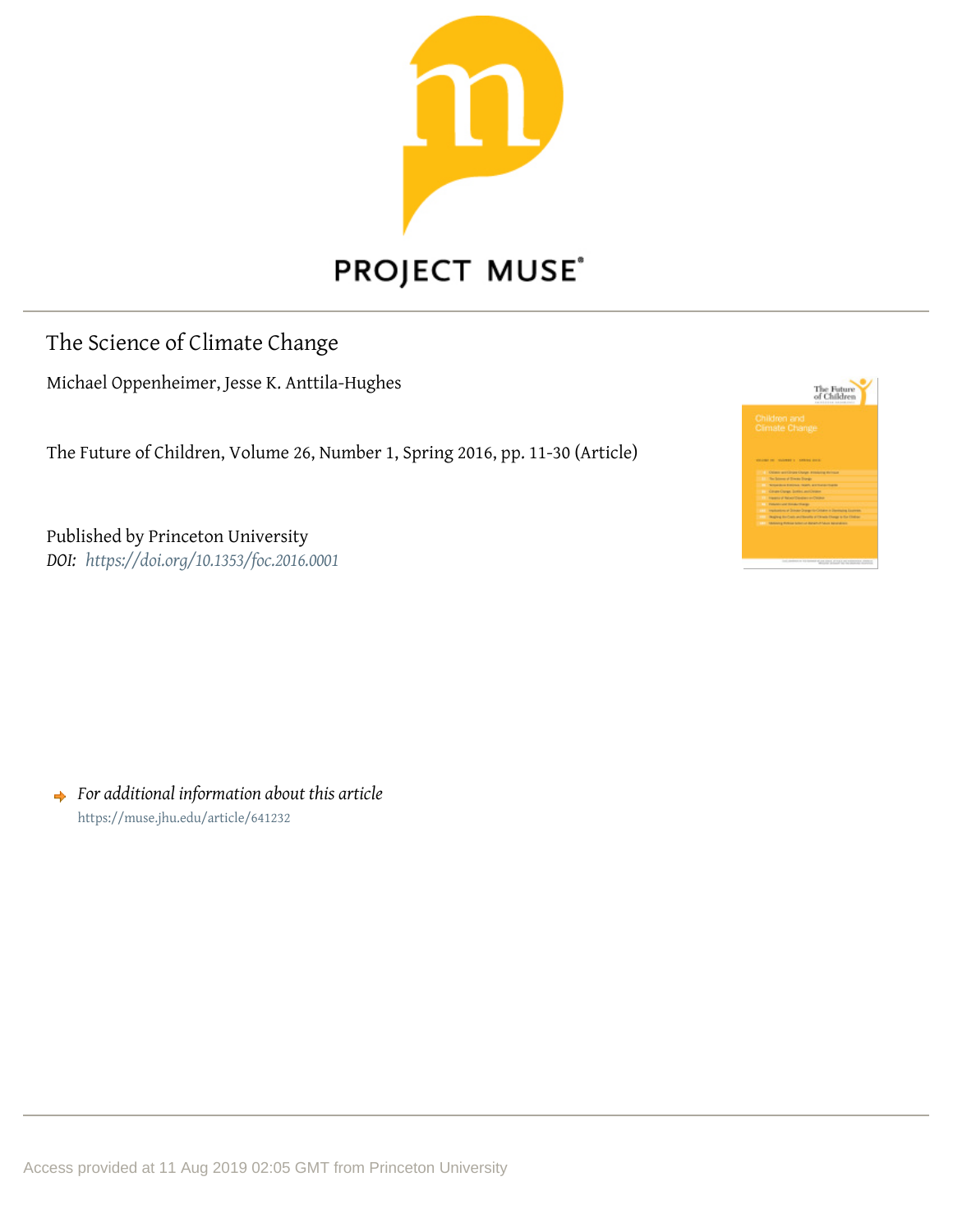# The Science of Climate Change

# *Michael Oppenheimer and Jesse K. Anttila-Hughes*

#### **Summary**

Michael Oppenheimer and Jesse Anttila-Hughes begin with a primer on how the greenhouse effect works, how we know that Earth is rapidly getting warmer, and how we know that the recent warming is caused by human activity. They explain the sources of scientific knowledge about climate change as well as the basis for the models scientists use to predict how the climate will behave in the future. Although they acknowledge the large degree of uncertainty that surrounds predictions of what will happen decades or even centuries in the future, they also emphasize the near certainty that climate change has the potential to be extremely harmful to children.

Most children around the world will face hotter, more extreme temperatures more frequently. Higher temperatures will directly affect children's health by increasing the rates of heatstroke, heat exhaustion, and heat-related mortality. Excessive heat is also likely to affect children indirectly by disrupting agricultural systems, driving up prices, and increasing food scarcity.

Many of the world's children may see local demand for water outstrip supply, as shifting precipitation patterns dry out some regions of the world, make other regions wetter, and increase the frequency of both unusually dry periods and unusually severe rains. Mountain glaciers will recede further, significantly reducing storage of winter snows and thus springtime runoff, which has traditionally been used to water fields and recharge reservoirs. Melting ice will also raise sea levels, triggering direct physical threats to children through flooding and erosion and indirect threats through migration and expensive adaptation.

Climate change is also expected to make weather-based disasters more frequent and more damaging. This is particularly worrisome for children, not only because of the physical peril disasters pose but also because disasters can have debilitating long-term indirect effects on children. Damage to ecosystems from climate change may also harm children; for example, acidification the world's oceans will reduce food supplies, and disease-carrying insects will invade new areas in response to changing rains and temperatures.

In the face of such dire forecasts, Oppenheimer and Anttila-Hughes argue, climate change forces us to directly confront the value we put on future children's wellbeing. Fortunately, we have reason for hope as well as for concern: "History," they write, "has demonstrated time and again that humans can tackle uncertain threats in times of need."

#### **www.futureofchildren.org**

Geoffrey Heal of Columbia University reviewed and critiqued a draft of this article.

Michael Oppenheimer is the Albert G. Milbank Professor of Geosciences and International Affairs in the Woodrow Wilson School of Public and International Affairs and the Department of Geosciences at Princeton University; he is also the director of the Program in Science, Technology and Environmental Policy at the Woodrow Wilson School and a faculty associate of the Atmospheric and Ocean Sciences Program, Princeton Environmental Institute, and the Princeton Institute for International and Regional Studies. Jesse K. Anttila-Hughes is an assistant professor in the Department of Economics at the University of San Francisco.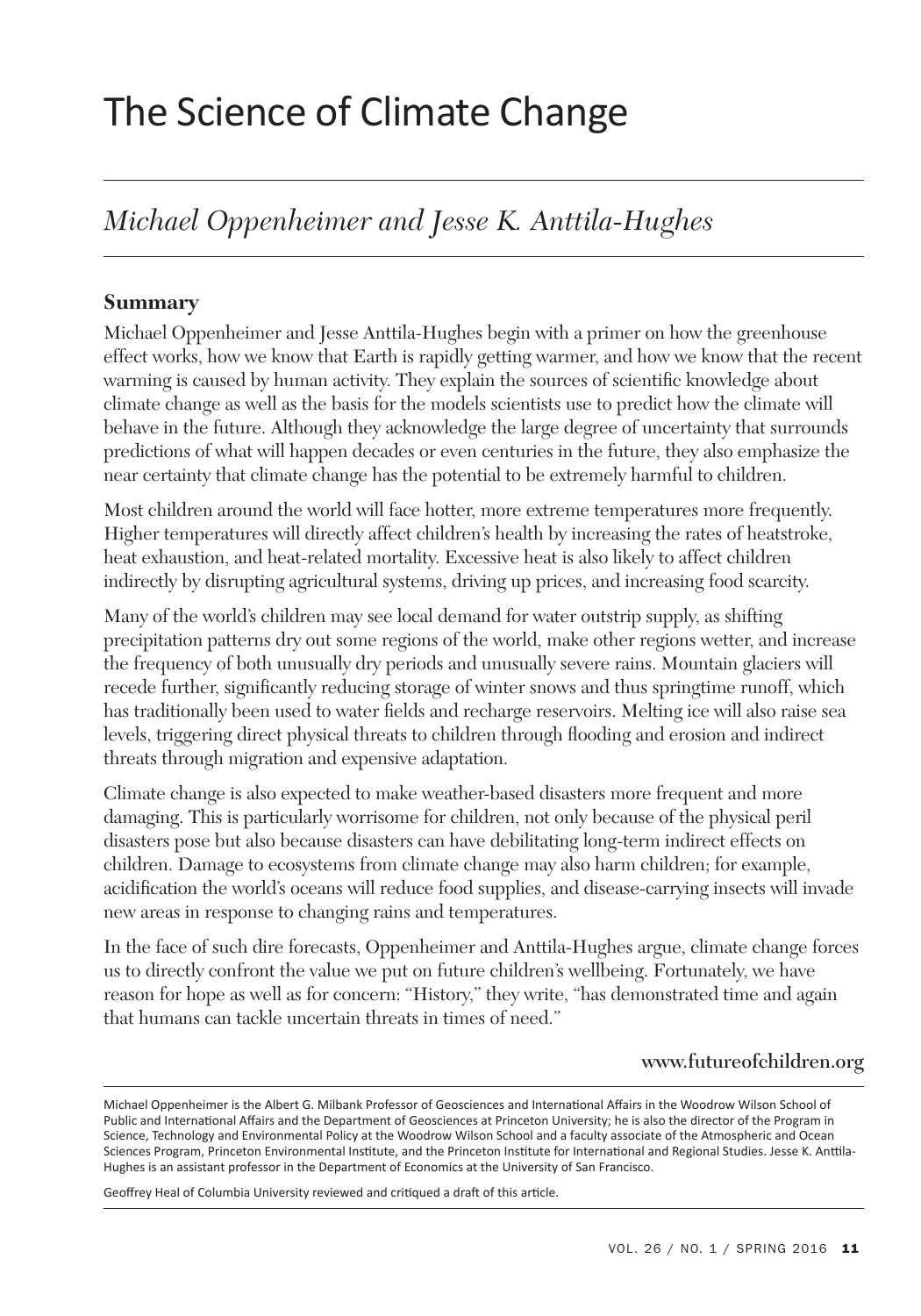nderstanding how humanity's<br>
accumulated greenhouse<br>
gas emissions will alter<br>
Earth's climate over the<br>
next few centuries requires<br>
a broad perspective, so climate change accumulated greenhouse gas emissions will alter Earth's climate over the next few centuries requires is usually discussed as a global issue. But understanding how climate change will affect children who live through it requires a narrower focus—one that pushes directly against the limitations of that global view. Geographic variation in climate change's effects over time, uncertainty stemming from scientific complexity, and, more than anything, the inherent impossibility of forecasting future human behavior combine to make climate change's eventual impacts on children both very different from place to place and extraordinarily difficult to predict with any certainty. Climate change will influence children's lives in few "global" ways. Rather, during the coming decades, children will face myriad interactions between changes in the climate and social, economic, and cultural forces.

A defining theme of this article is the need to balance high uncertainty in some areas with relative certainty in others. As we will show, we now have overwhelming evidence that human emission of greenhouse gases has already begun to change the climate and that it will continue to do so unless emissions are halted; hence we call this climate change *anthropogenic*, from the Greek for *human influenced*. Moreover, ample evidence indicates that we can expect many changes in the weather and the climate that will fall outside the range of human experience. Unless we reduce emissions drastically, those changes are expected to have pervasive impacts worldwide, including, in some cases, the destabilization or destruction of ecological and social systems. Thus the

costs of inaction are high. At the same time, enormous uncertainty surrounds any forecast of specific outcomes of climate change. Which regions will be affected and in what ways, how quickly changes will occur, and how humans will respond are all impossible to know with certainty, given the complex natural and social forces involved. From a risk management perspective, the possibility of extremely negative outcomes means climate change has much in common with other large-scale global threats such as conflict between nuclear powers, wherein the potential for highly undesirable and irreversible outcomes is real but very difficult to predict with precision. We will return to this theme many times.

# **Origins of Understanding**

The greenhouse effect is a prerequisite for life as we know it because without it, Earth would be much colder (by about 32° Celsius, or 57.6° Fahrenheit) and drier: a frozen desert. Nobel Prize–winning Swedish chemist Svante Arrhenius laid out the greenhouse "problem" in an 1896 paper. He showed that a rise in atmospheric concentrations of carbon dioxide—a byproduct of combustion, caused by burning coal as an energy source in the emergent industrialized countries—would make the planet warmer, although he saw that warming as beneficial rather than problematic. Other notable nineteenth- and early-twentiethcentury scientists also contributed to our understanding by linking earlier, natural changes in atmospheric carbon dioxide to the comings and goings of ice ages.

After Arrhenius, interest in the problem lagged until the 1950s, when a few scientists began exploring in detail how carbon dioxide traps infrared radiation. They provided the first credible estimates of the fraction of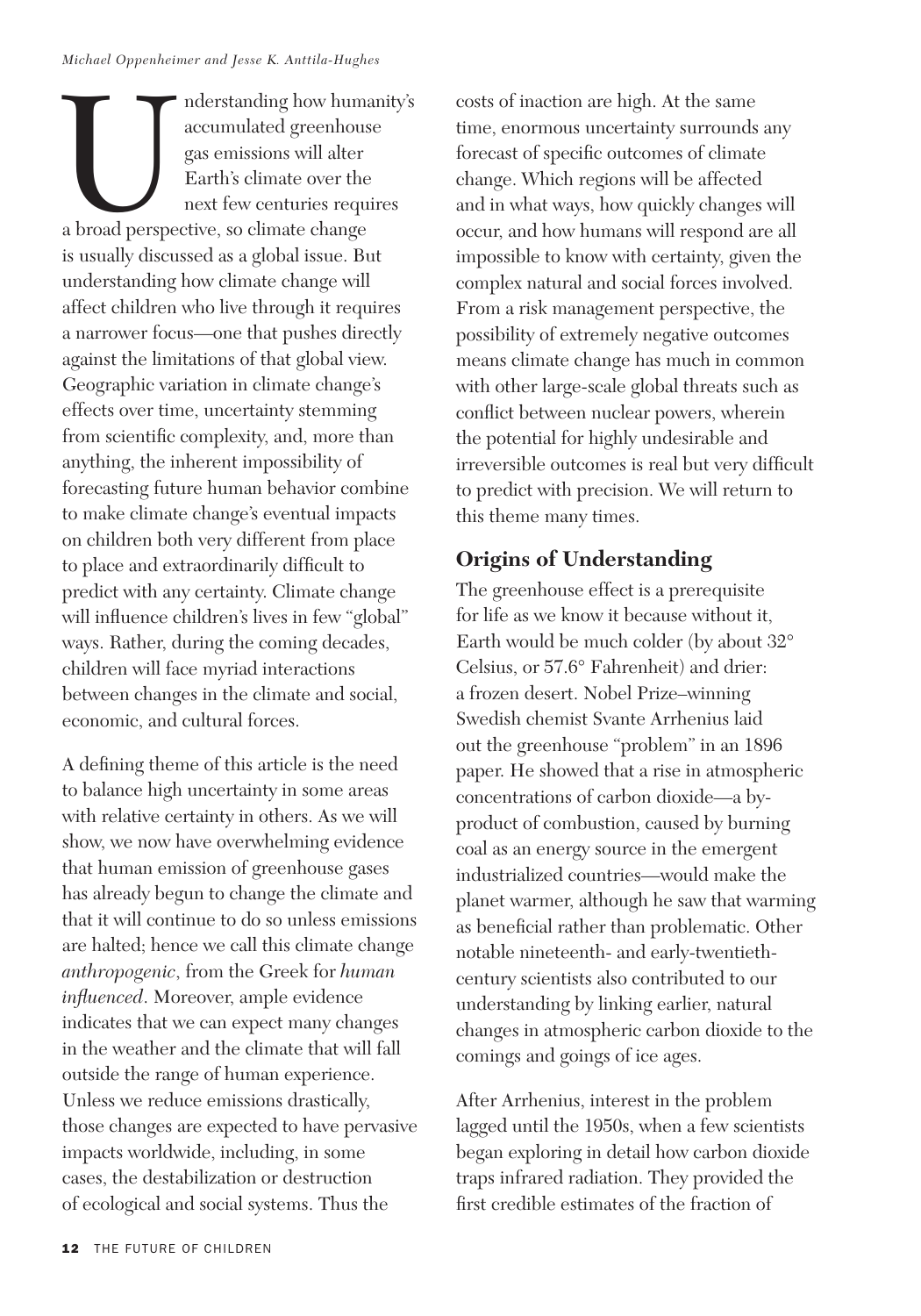emissions that remain in the atmosphere rather than dissolving in the ocean. The advent of modern computing advanced weather forecasting and led to an interest in modeling the general circulation of the atmosphere. An offshoot of those studies examined the effect of carbon dioxide and, in the 1960s, produced the first computerbased models for estimating future climate change. By the 1970s, scientists had come to understand that the *cooling effect of particulate matter*, which is a by-product of dirty, fossil fuel combustion techniques, had been substantially offsetting the *warming effect of carbon dioxide*. The roles played by water vapor, clouds, and minor atmospheric gases other than carbon dioxide were also elaborated in great detail. By the late 1980s, the scientific consensus that carbon emissions would warm the climate was sufficient to become a major political issue, leading to the 1992 negotiation of the United Nations Framework Convention on Climate Change treaty, which was dedicated to stabilizing greenhouse gas concentrations in the atmosphere "at a level that would prevent dangerous anthropogenic interference with the climate system." Today, carbon dioxide has increased by more than 40 percent from its preindustrial level because of the mining and burning of fossil fuels, the cutting and burning of forests, certain agricultural practices that emit greenhouse gases, and the output of certain industries, such as those that produce cement and halocarbon refrigerants.

The terms *climate* and *weather* are sometimes confused with each other, and that confusion can have serious implications. *Weather* denotes the actual behavior of Earth's oceans and atmosphere over a given short period; the term *weather* refers to the temperature, precipitation, wind, storminess, and so forth that we experience during any given day, week, month, or year. *Climate*, on the other hand, refers to the behavior of weather over longer periods, such as decades, from a statistical perspective (for example, annual mean temperature or mean daily maximum temperature, averaged for a geographic region). *Climate change*  thus refers to an increase in *average global temperature*, along with all of the ways such an increase affects the characteristics of climate and weather.

Failure to differentiate between weather and climate can lead to serious misunderstandings. We easily recall weather, and that readiness of perception (or *availability*, as psychologists call it) often dominates our assessment of risk: If this winter is cold, what happened to global warming? If this summer is hot, we'd better hurry up and fix the problem! Obviously, such misunderstandings can be manipulated to fit political agendas, and we must act to decouple our understanding of the larger, global problem from the random weather experienced on any given day.

#### **The Physical Problem**

Concern about climate change has grown over the past 25 years. Today, thousands of climatological scientists and researchers across related fields are conducting research on topics ranging from the specifics of obscure climate processes to the likely impacts of climate change on everything from alpine ecosystems to financial markets. The pace of discovery and the growth in understanding have been sufficiently rapid, the breadth of impacts sufficiently wide, and the implications of social concern sufficiently broad that a major international organization was created to synthesize scientific evidence on climate change. The Intergovernmental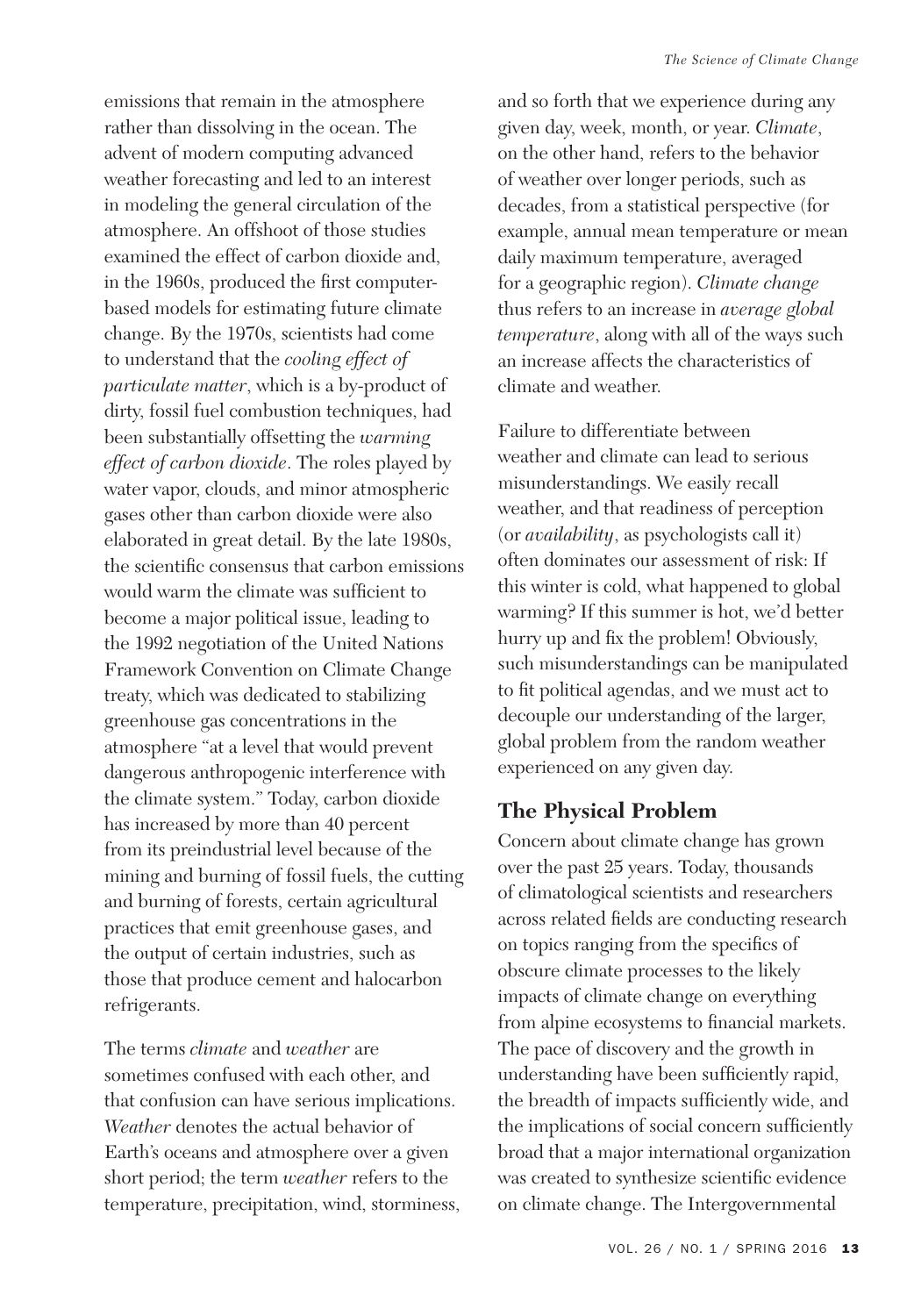Panel on Climate Change, or IPCC, operates under the auspices of the United Nations Environment Programme and the World Meteorological Organization. Every six years or so, the panel publishes assessment reports that summarize the state of the research on climate change science, impacts, and policy.<sup>1</sup> Many other organizations, too, have assessed aspects of the problems inherent in climate change, resulting in projects ranging from the 2007 *Stern Review*—a UK government study emphasizing the economic benefits of early action against climate change—to the 2014 philanthropically funded American Climate Prospectus, which summarizes the expected economic risks of climate change in the United States.2

Perhaps the most important point about the science of climate change is that our knowledge arises from four very different sources: direct observations of the climate system and changes within it, including everything from almanac records to satellitebased imaging; paleoclimate evidence of Earth's climate in the distant past—for example, what we can deduce by examining air bubbles trapped in the Antarctic ice sheet by snow that fell hundreds of thousands of years ago, or by analyzing the chemical composition of fossilized marine animal shells trapped in sedimentary layers at the sea bottom for tens of millions of years; laboratory studies of the chemical and physical processes that take place in the atmosphere; and—perhaps most important for forecasting—numerical, computer-based models of climate circulation and other climate properties, which in many respects are similar to the meteorological models used for generating weather forecasts. Our understanding of climate change is based on all four of these sources, which together paint a consistent picture of carbon's current and future warming effects on the planet.

Scientists are nearly certain that climate change is occurring and has the potential to be extremely harmful. Climate change nonetheless has several unique characteristics that combine to present a very challenging mix for policy makers. Climate changes both those already observed and those anticipated—will affect different countries and different regions very differently. But, eventually, the changes will affect humans in every nation on the planet; in no place will climate remain unchanged. Moreover, every country's carbon dioxide emissions affect the climate in every other country because carbon dioxide's long lifetime means that it achieves a nearly uniform distribution in the atmosphere. Thus climate change is a global commons problem at the largest conceivable scale; the atmosphere is an easily damaged, open-access resource whose preservation will demand increasingly active coordination across the full complexity of human social interactions. Climate change's global nature thus distinguishes it from almost every other major environmental policy problem except, perhaps, the effects of ozone depletion or large-scale nuclear warfare.

Another implication of carbon dioxide's very long lifetime is that a significant fraction (about 25 percent) of today's emissions will remain airborne even a millennium from now unless we invent a technology to affordably capture and bury the carbon dioxide, meaning that many expected changes are effectively irreversible. Furthermore, the huge mass of the oceans is absorbing a large portion of the climate's thermal energy as Earth warms, and the resulting thermal inertia means that the effects of today's emissions will take several decades to appear.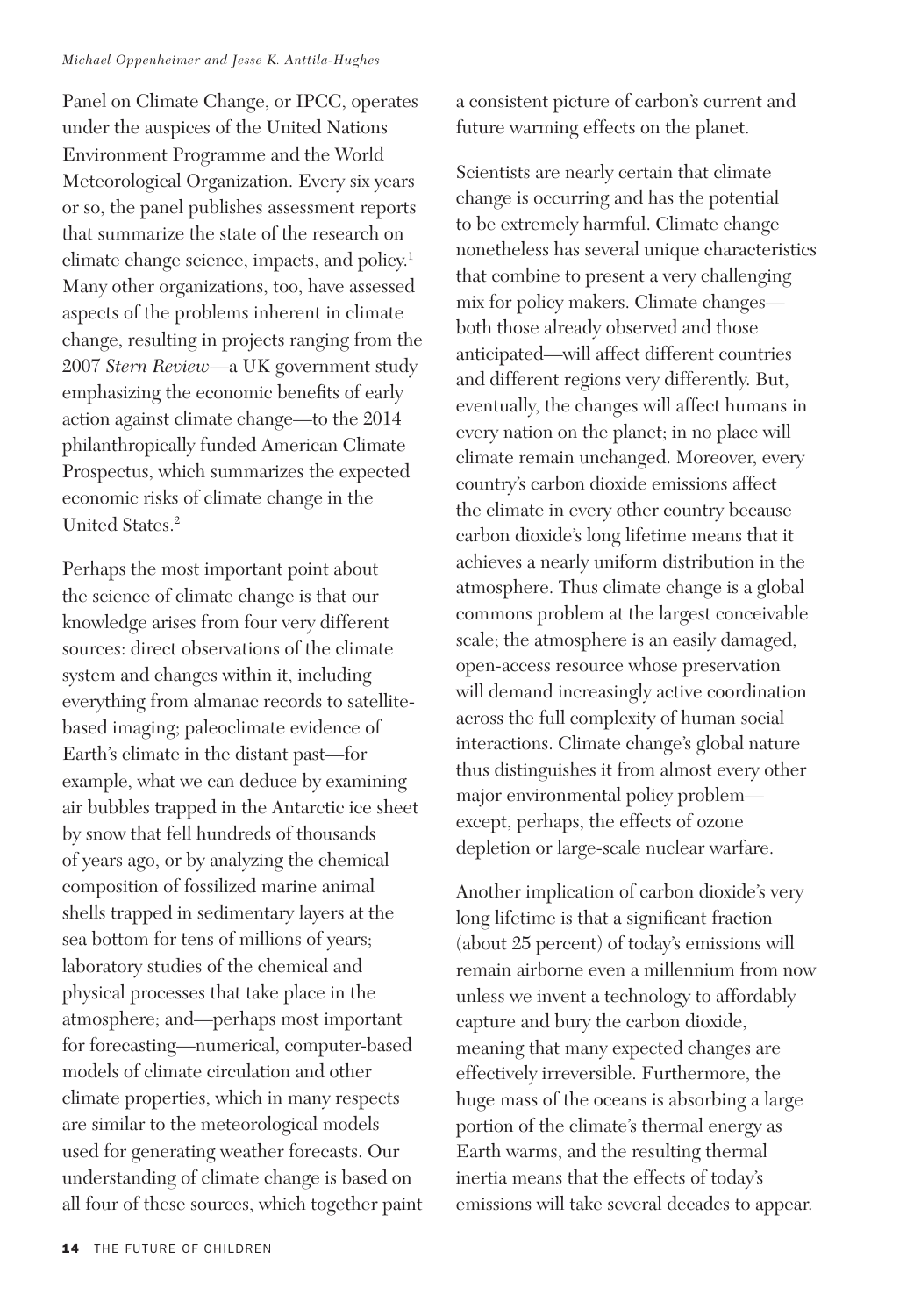*Policy makers will need an unusual degree of foresight, extraordinary powers of judgment, and a willingness to act without getting credit for the outcomes.*

Climate change science is also rife with uncertainty. Even though scientists are increasingly certain about the general characteristics of global climate changes under certain emissions scenarios, extensive uncertainties remain when it comes to details of how the climate will respond at time and spatial scales relevant to humans. The answers to such questions as how fast the sea level will rise are so uncertain that scientists can offer policy makers only a very limited basis for making decisions, much less tell them with confidence how high to build a seawall. When combined with the fact that, in the coming years, humans will change their emissions behaviors in response to changes in energy supply and economic development, uncertainty about what will happen becomes daunting.

The combination of universality; effective irreversibility; lags between emissions, policy actions, and system responses; and general uncertainty means that policy makers will need an unusual degree of foresight, extraordinary powers of judgment, and a willingness to act without getting credit (or

suffering opprobrium) for the outcomes. It's no wonder that many leaders have resisted grappling with climate change—all the more so because of the potential costs of reducing greenhouse gas emissions.

A natural question is whether all of climate change's impacts on children's wellbeing must necessarily be bad. Generally speaking, most scientists say climate changes will disrupt and damage both natural and human systems in most places around the world; the IPCC, for example, acknowledges eight risks associated with climate change, ranging from increases in rates of death and illness during periods of extreme heat to loss of rural livelihoods.3 Certain regions are predicted to be more mildly affected, and cooler countries closer to the poles, such as Canada and Russia, may actually see a variety of benefits under climate change (at least temporarily), thanks principally to longer growing seasons and milder winters. However, those beneficial effects are expected to be dwarfed by a variety of negative impacts around the world, particularly in poorer countries, and especially after factoring in certain indirect effects of the increased stress that climate change will exert on socioeconomic systems.

Scholars have made strides in understanding how social and economic systems respond to climate changes, often using variability in historical weather patterns to provide insights into what future climate change might mean for human society. Readers who want to learn more about such research should consult a recent review by economists Melissa Dell, Benjamin Jones, and Benjamin Olken in the open-access *Journal of Economic Literature* or the Impacts, Adaptation, and Vulnerability section of the most recent IPCC report.<sup>4</sup>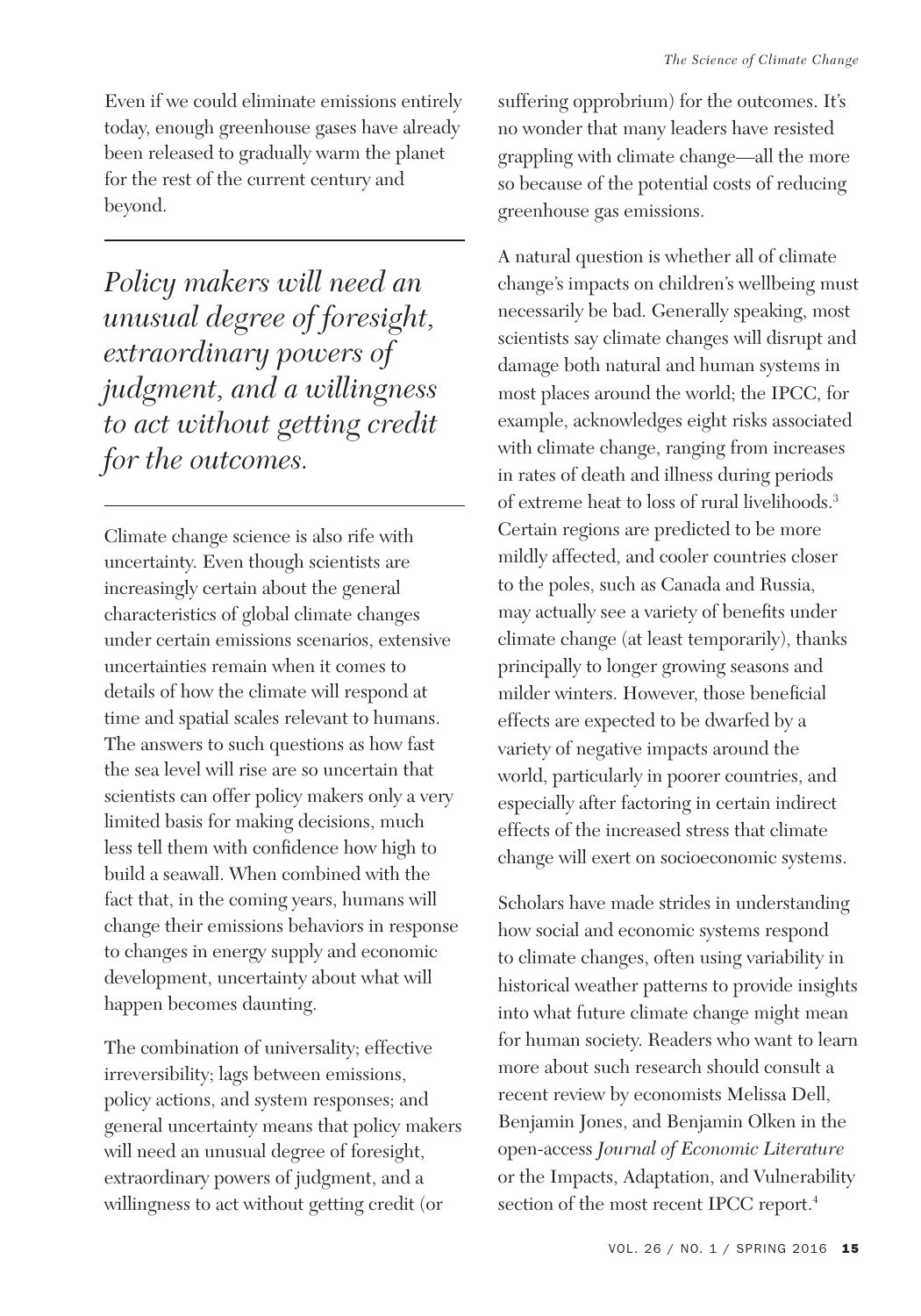#### *Michael Oppenheimer and Jesse K. Anttila-Hughes*

In general, the fact that climate change's impacts are expected to be mostly negative reflects the speed and intensity with which human activity is expected to change the climate. Although the climate is constantly in flux, natural variations on such a large scale normally occur many times more slowly than the current rate of change. The rapid pace of anthropogenic climate change limits our ability to respond smoothly and gradually to changes in risk, and it hampers the efficacy of slow-moving policy options for mitigating climate risk—such as improving infrastructure or developing new technologies—thereby potentially forcing populations and food systems to change at speeds far faster than normal.

## **What Can Past Climates Tell Us about Climate Change?**

Natural climate variation has arisen from (1) a host of small changes in the amount of light the sun emits, (2) fluctuations in the amount of volcanic dust in the atmosphere (which cools Earth by reflecting sunlight), and (3) a spectrum of other variations, including some that are chaotic and therefore unpredictable. Taken together, these factors have caused global average temperature to vary by a few tenths of a degree Celsius through the decades—less than the current level of human-influenced warming.

One lesson science can draw from the recent past stems from the effects of the El Niño Southern Oscillation, a suite of climatological changes tied to an increase in the surface temperature of the eastern tropical Pacific Ocean that occurs every three to seven years. El Niño and similar oscillations are associated with changes in weather patterns around the world, including changes of a few tenths of a degree in the global average temperature. Even that small a variation in the global

climate is enough to seriously influence human wellbeing; strong El Niño events are associated with punishing droughts and heavy floods throughout the world, including in major agricultural regions like California and eastern Australia. One vivid albeit imperfect way of conceptualizing climate change's magnitude would be to think of a permanent shift in the global climate regime several times stronger than El Niño, though at a much slower pace.

We can extend our understanding of the climate further into the past by analyzing data related to the paleoclimate. Air bubbles trapped in ice that froze millennia ago, tree rings that capture growing-season conditions, microscopic fossils millions of years old buried beneath the ocean floor, and plentiful other data let scientists infer what the atmosphere and climate were like in ages past and to chart climate history. Scientists now know that the causes of natural, preindustrial climate changes included very gradual shifts in Earth's orbit and axis of rotation relative to the sun over tens and hundreds of thousands of years. Those cycles alter the pattern of sunlight that reaches Earth's surface and thereby affect the level of photosynthesis, the melting of ice sheets, and many other processes that determine both the amount of greenhouse gases in the atmosphere and, ultimately, the behavior of Earth's climate. In the past million years, at the climatic minimums of such cycles—which we call ice ages—glaciers covered much of the Northern Hemisphere, and global surface temperature averaged around 5°C (9°F) below its value during periods of peak warmth, called interglacials. The entirety of human civilization, starting at the dawn of agriculture, has taken place during the most recent interglacial.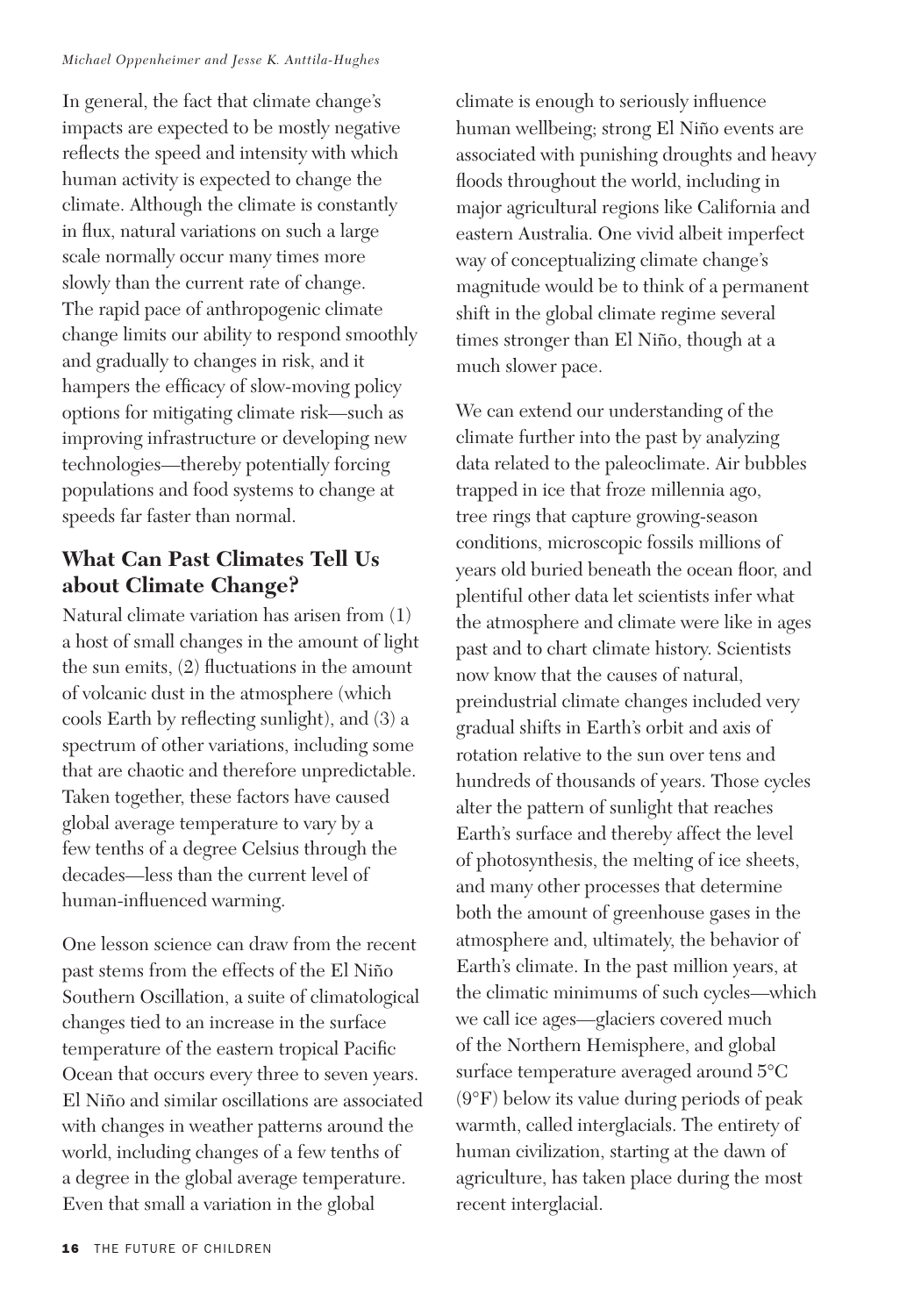Much earlier, about 65 million years ago, when the age of the dinosaurs came to an end, temperatures averaged 8–10°C (14.4– 18°F) higher than today. About 55 million years ago, during the Eocene, global average temperature jumped relatively rapidly, to 12°C (21.6°F) higher than today, possibly because of unusually high atmospheric levels of methane, a potent greenhouse gas. During the period of sustained warmth 50 million to 55 million years ago, the Arctic latitudes were home to alligators, tapirs, and rain forests.<sup>5</sup> In other words, the projected warming for this century is modest in terms of the very long span of climate history but is comparable in magnitude to changes of the past million years that remade Earth's surface; in our case, however, changes are occurring much, much more quickly than the natural rate. Sea level also varies naturally, but the trend associated with global warming, about 6–8 inches of sea level rise over the past century, now exceeds natural variations. Eight inches may not seem like much, but it is sufficient to erode and permanently submerge about 60 feet landward from the typical US East Coast beach tide line.

# **Observed Global Changes**

Earth's average temperature since the mid nineteenth century is known with fair precision. By that point, enough groundand ship-based thermometers were in place and readings were being reported with sufficient reliability that scientists today can retrospectively establish a credible record of global average temperature by using modern analytic techniques; that record is supplemented by satellite-based measurements beginning around 1980. Similarly, global sea level measurements using tide gauges go back to the late nineteenth century and are supplemented

by satellite-based observations of sea surface height beginning around 1990.

Together, our climatic records indicate that Earth's average temperature has gradually increased during the past century and a half by 0.85°C, or about 1.5°F. That increase has been uneven, with alternating intervals of one to three decades of above-average or (as was the case for the most recent 16 years) below-average warming or even complete cessation (1940–70), a natural consequence of the climate system's highly complex and variable nature. In the inland areas of continents, the warming observed so far has been greater than the global average because coastal areas experience the moderating effect of the oceans. Warming has also been greater than average in the northern polar regions, where melting sea ice increases the oceans' absorption of the sun's rays. Global mean sea level, meanwhile, has risen about 15–20 centimeters (6–8 inches) during the past century. Warming has melted the land ice of mountain glaciers and polar ice sheets and simultaneously caused the thermal expansion of water already in the oceans; both factors have raised the oceans' height.

Such changes in mean temperatures and sea levels are already worrisome. To provide context, a further 1°C increase in global average temperature above today's levels, which many scientists say is already inevitable, would put Earth clearly outside the range of global temperature experienced in the entire 10,000-year history of civilization. In addition—and critically important when considering impacts on humans and infrastructure—are changes in climatic extremes, which are expected to increase as the planet warms. The frequency of extremely hot days and nights has already surpassed the historical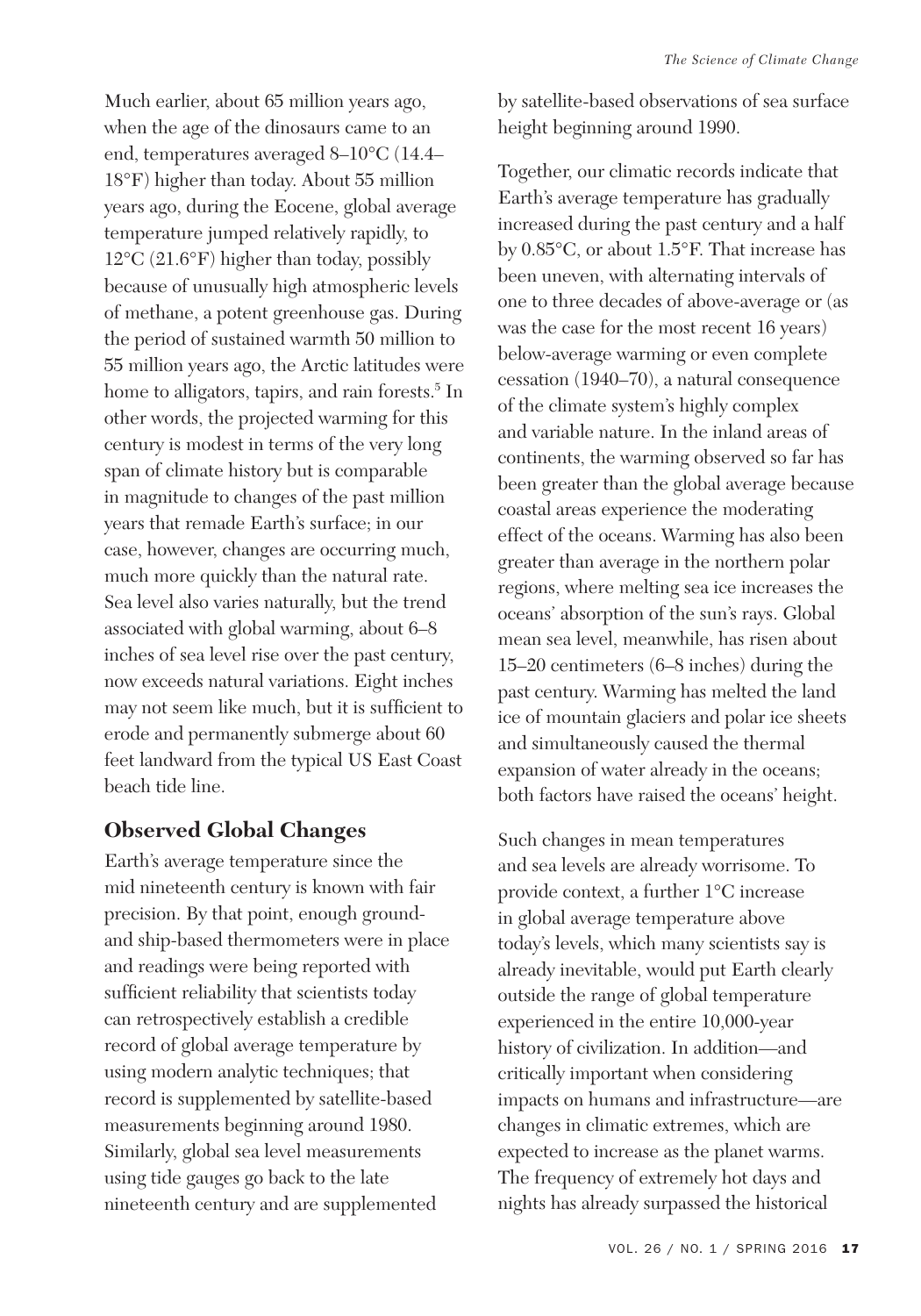record, as have the frequency and duration of heat waves. Very cold days have become less common. Because more heat means more evaporation of water from the ocean surface to drive the hydrologic cycle, more land areas are seeing increases rather than decreases in the frequency and intensity of extreme precipitation. When the excess ocean vapor encounters conditions under which precipitation would normally occur, it adds to the moisture available for storms; and heavy rainfall, which causes damaging inland flooding, only becomes heavier. In addition, even minor changes in average sea level can produce major changes in the likelihood of coastal flooding, dangerously high tides, and storm surges, all of which have increased. For example, in the mid nineteenth century, a flood level of about four feet occurred about once every 10 years in New York Harbor. Since then, the local sea level has risen 1.3 feet. That seemingly small shift in average sea level means that the 10-year flood level now reaches 6.4 feet, topping the seawall that protects much of lower Manhattan.6

Scientists have documented many other phenomena in the past few decades consistent with unusual climate changes, ranging from rapid loss of mountain glaciers and ice caps known to be thousands of years old to migrations of species toward cooler climates, to changes in annual ecological cycles such as the flowering and fruiting of plants. Many of these changes are subtle for now, but together they paint a consistent picture of a planet that's warming with unprecedented speed. At the same time, scientists still can't prove that some of the climate's more complex behaviors—such as the rate of formation and the intensity of tropical cyclones or large-scale oscillations such as El Niño—have been altered by

climate change, although they say changes are likely to occur in the future.

# **How Do We Know Humans Are Responsible?**

A variety of evidence establishes that humans are the primary culprits causing climate change. Humans emit 35 billion metric tons of carbon dioxide into the atmosphere per year. Under natural conditions, Earth's ocean and land areas, including organic and inorganic material, emit about 20 times that amount, and they also naturally absorb an almost equal amount via dissolution in the ocean and photosynthesis. Without human interference, the gains and losses in the carbon cycle would be more or less in balance, and the amount of carbon dioxide in the atmosphere would vary very slowly over thousands of years. Human additions to the cycle can be absorbed only so fast, however, making it fairly straightforward to connect the recent, rapid buildup of carbon dioxide to human activity. The isotopes of atmospheric carbon dioxide (that is, heavy and light forms of carbon dioxide that carry different numbers of neutrons in their carbon atoms) carry distinctive fossil carbon signatures, making it easy to demonstrate the amount of carbon in the atmosphere that comes from fossil fuels versus the amount that comes from natural processes. Legal records for the major fossil fuel extraction companies dating back more than a century make total emissions from a supplier's perspective easy to calculate. Even the nearly uniform distribution of carbon dioxide in the atmosphere is broken slightly by a pattern of geographic variation that can be traced to the distribution of emission sources around the world. In sum, there is no doubt that humans have radically altered the carbon cycle.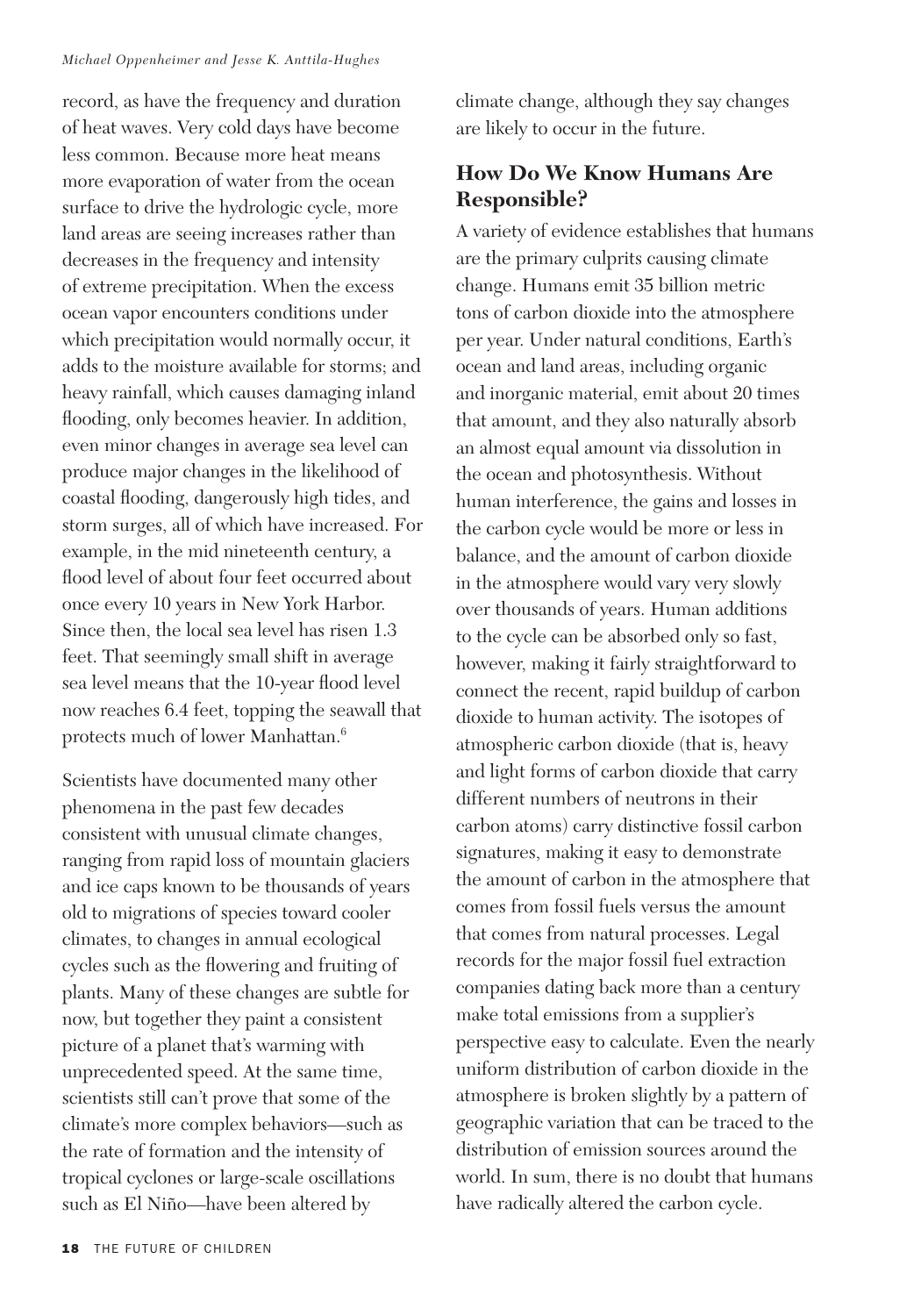It's harder to ascribe responsibility for changes in temperature and precipitation because human forcing is only one of many things that influence the climate's complex behavior. On a grand scale, observed average global temperatures have been increasing in time with emissions and in line with our understanding of climate. But that average state masks wide-ranging variability. Although scientists say they're certain that we're changing the climate overall, it's hard to show that any specific climatic event happens "because of" climate change. To infer that climate change bears some of the responsibility for a specific event or shift in the climate involves sophisticated statistical optimal-fingerprinting techniques, which compare observed geographic distribution of warming, precipitation, and other factors with climate models that either include or exclude the buildup of anthropogenic greenhouse gases and particulate matter. The optimal-fingerprinting method estimates the effect of an increase in greenhouse gases, thereby enabling scientists to calculate the odds that certain events, such as an unusual heat wave, would not have occurred in the absence of climate change. Simpler techniques compare the time series of observed warming with a model projection method that yields best estimates of how climate variables would have changed continent by continent or region by region. In both cases, models that account for increasing amounts of greenhouse gases substantially agree with what we've actually observed, whereas models that don't include rising greenhouse gases do not agree. Moreover, direct observations since about 1980 have ruled out the possibility that other factors might be responsible for climate change; compared with anthropogenic factors, neither variations in the sun's activity, which can slightly alter the amount of solar

radiation reaching Earth, nor changes in the amount of volcanic particulates in the upper atmosphere, which can cool the planet after eruptions, have produced anything but small effects on the planet's temperature.

#### **Projecting Future Climate and Scientific Uncertainty**

To the best of our understanding, climate change's impacts on humans have so far been small and subtle compared with variations in other environmental factors that affect human welfare. Under business-as-usual scenarios whereby we continue to emit vast quantities of carbon dioxide, however, the impact of climate change is expected to grow markedly, eventually becoming a significant drag on human wellbeing all over the planet. To understand the full scope of the problem, we need to predict climate change decades into the future. The most reliable tools for such predictions are climate-modeling computer programs called atmosphere-ocean general circulation models (AOGCMs). These models solve complex systems of equations embodying the known physical and chemical laws that describe how the atmosphere and the oceans behave under the influence of sunlight, Earth's rotation, and changes in the chemical composition of the climate system, including emission of greenhouse gases. AOGCMs take as input the historical record of Earth's climate and make predictions subject to past constraints, thereby producing a long-term climate forecast not unlike weather forecasts provided daily by the world's meteorological organizations. Earth system models expand on AOGCMs by adding descriptions of how the ocean, atmosphere, and climate interact with surface vegetation.

Even the most advanced models can only approximate the climate's behavior,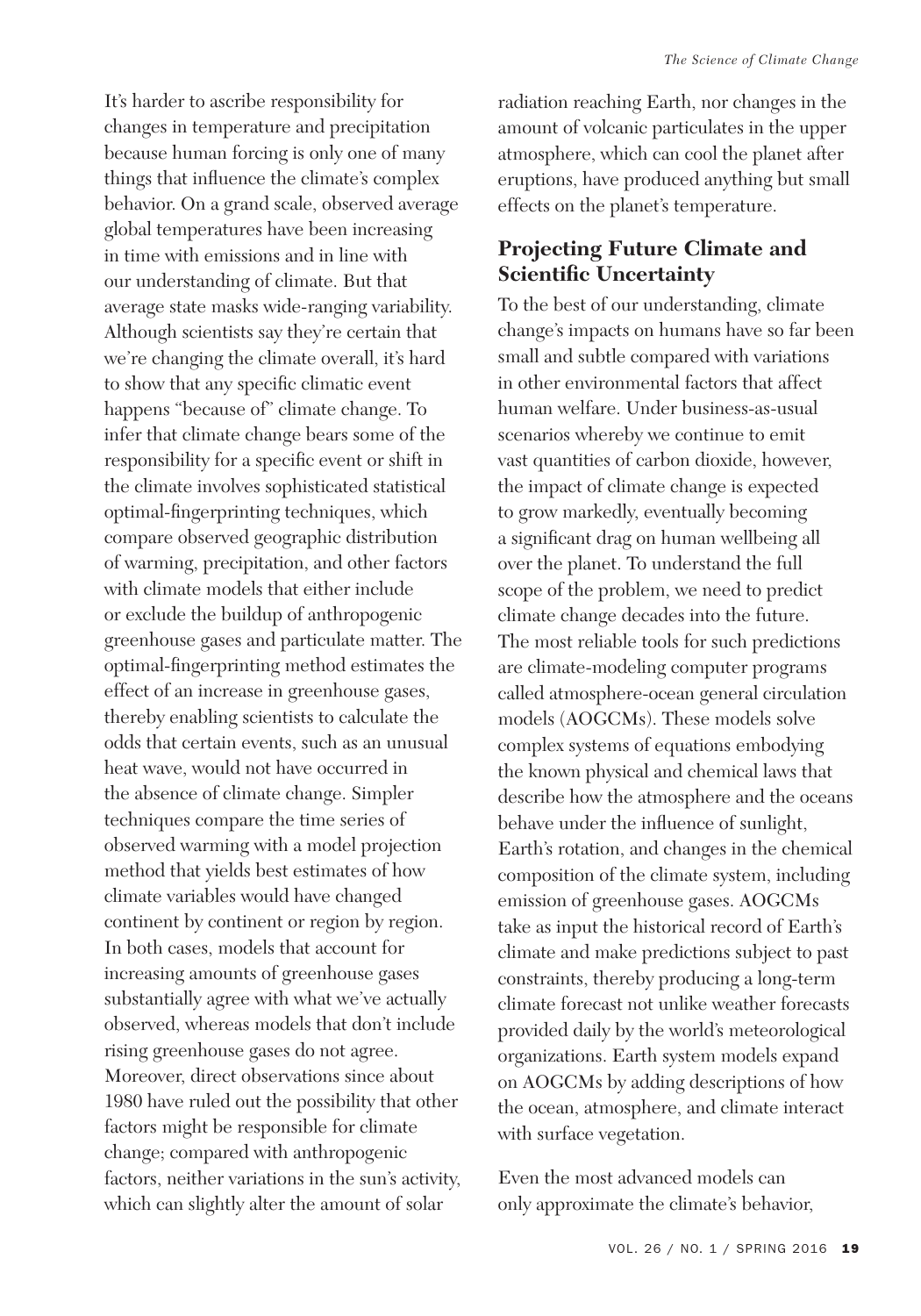#### *Michael Oppenheimer and Jesse K. Anttila-Hughes*

and they often disagree about specific aspects. That uncertainty stems from two sources. First, our understanding of the physical and biological world is incomplete and must be approximated in ways that compromise accuracy. Second, the equations that underpin AOGCMs must be solved numerically on computers with finite capacity, resulting in low (but rapidly improving) spatial and temporal resolutions on even the fastest computers. Together, those uncertainties mean that most models agree fairly well about large changes over long periods of time, but they disagree about smaller-scale changes. For example, projections of how mean temperature will change in an area the size of half of North America can be taken as fairly defensible unlike projections of specific changes in a small area and a short time frame, such as the intensity of windstorms in Beijing in the winter of 2051.

Differences in how models project global mean temperature arise from a variety of sources, the most influential which is the modeling of feedback factors—complex responses to warming that either amplify or dampen the heat-trapping effect of greenhouse gases. For example, water vapor is a potent greenhouse gas, but it's so abundant in the air that direct human emissions don't alter its concentrations. However, the indirect effect of ocean surface warming that results from climate change causes more evaporation from the oceans and an even greater greenhouse effect, leading to increased warming, or a positive feedback. Similarly, about 30 percent of the sunlight that strikes Earth is reflected back into space under natural conditions without being absorbed—an effect called *albedo*. Changes in albedo lead to changes in the amount of solar energy that Earth absorbs, so changes

that make Earth more or less reflective can influence warming. The clearest example involves ice: land-based glaciers and ice sheets—in particular, Arctic sea ice—reflect more light back into space than do the surfaces underlying them. As the planet warms and surface ice coverage shrinks, Earth will absorb more sunlight, thereby warming the planet further still and melting even more ice.

Clouds, too, make predictions more difficult. Sunlight is reflected from the tops of clouds, especially opaque clouds from which precipitation falls, thereby altering albedo. But clouds—especially cirrus clouds, which are high and thin—can also absorb infrared radiation, much like greenhouse gases. Because we poorly understand many aspects of cloud formation, it's hard to say how, on balance, cloud changes feed back into warming. As a result, each climate model represents cloud processes in a distinct way and thus produces a level of cloud feedback different from that of other models. Differences in cloud feedback are the main cause of disagreement among the models when it comes to projecting global mean temperature. However, there is consensus that cloud feedback would at least modestly amplify warming rather than help lessen it.

The uncertainty that various kinds of feedback cause in climate models, dominated by the uncertainty in cloud feedback, has been summarized by a gross property of each model called its *climate sensitivity*, or the amount of warming the model predicts if carbon dioxide concentrations were to double from their preindustrial levels. The range of model sensitivities is  $1.5-4.5^{\circ}$ C (2.7–8.1°F); that is, average projected future global warming is  $3^{\circ}$ C (5.4 $^{\circ}$ F), with uncertainty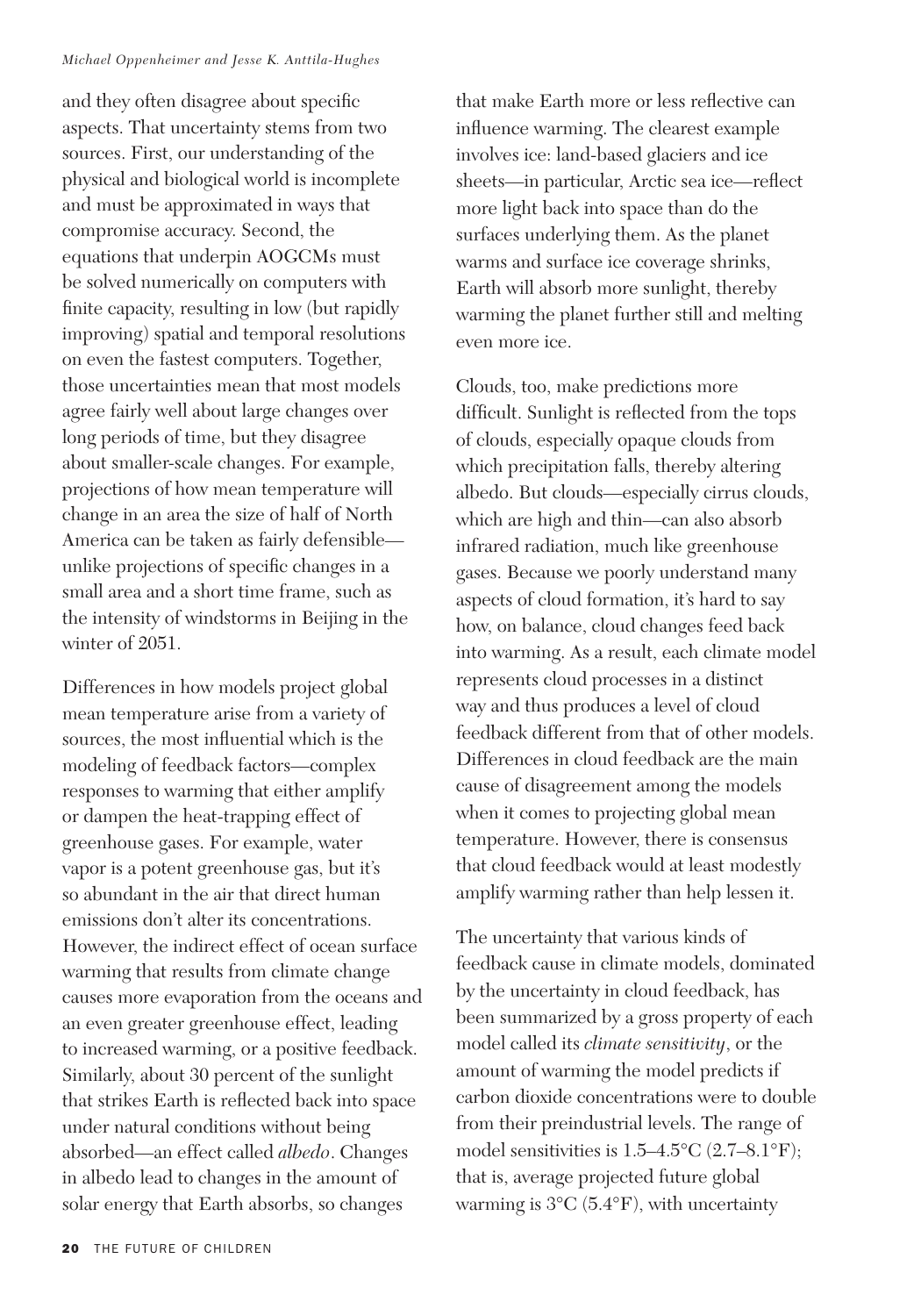ranging from 50 percent below to 50 percent above that value.

Differences in how models project global mean temperature arise from a variety of sources, the most influential which is the modeling of feedback factors—complex responses to warming that either amplify or dampen the heat-trapping effect of greenhouse gases. Those differences mean that estimated uncertainty increases when we make predictions that are regional rather than global, sometimes producing high geographic variability. For example, a moderate emissions scenario predicts that by the last two decades of this century, the globe will warm  $1.2-2.7$ °C  $(2.2-4.9$ °F) compared with recent temperatures; the same model predicts average warming in the broad range of  $1.7-4$ °C  $(3.1-7.2$ °F) in central North America and Asia, with a narrower range in Africa and South America. Predictions of mean precipitation increases vary even more, ranging from 0 percent to 3 percent and 3 percent to 9 percent, respectively, for North America and Asia, to minus 9 percent to plus 9 percent for Africa. The uncertainties make projections more or less meaningless for areas smaller than about 1,000 square kilometers (386 square miles, or about the size of San Diego). The uncertainties also affect shorter time scales. A 4°C (7.2°F) increase in average temperature in an American Midwestern state like Kansas would shift the temperature distribution enough to lead to dozens more days per year of dangerously high temperatures exceeding 35°C (95°F), but trying to predict how such local-scale changes would evolve from year to year is simply too complex a task for current models.

The comparison of observed warming with reconstructed weather data, discussed earlier, offers strong evidence that the models perform reasonably well for conditions not so different from today's—that is, when greenhouse gas concentrations in the atmosphere range from 280 to 400 parts per million. For concentrations beyond that range, paleoclimate data enhance the models' credibility; such data include correlations between atmospheric temperatures and greenhouse gas concentrations that we can infer from ancient ice cores retrieved from deep under the Antarctic and Greenland ice sheets. Not only are the *correlations* consistent with our understanding of how geophysical and climatological processes have evolved over time, but the *magnitude* of the changes is consistent with model-based estimates of how large the temperature difference should be between cold, glacial periods and warm, interglacial periods (like our current epoch). The warming that followed the most recent glaciation, which substantially remade Earth's surface, was about 3–5°C (5.4–9°F), comparable to the higher end of projections for warming by the year 2100.

We've shown that the climate's complexity makes prediction difficult. An even bigger problem is uncertainty about future emissions. To accurately estimate emissions would involve an unimaginable degree of foresight about future technologies, economies, cultures, and policies, including emission abatement policies. Science's answer has been to create hypothetical scenarios in the form of estimates of different, plausible ways that humanity might choose to increase or decrease carbon emissions over the next several decades generally guided by economic, technical, and political experts. The highest emissions scenario is usually characterized as the likely outcome of business as usual, wherein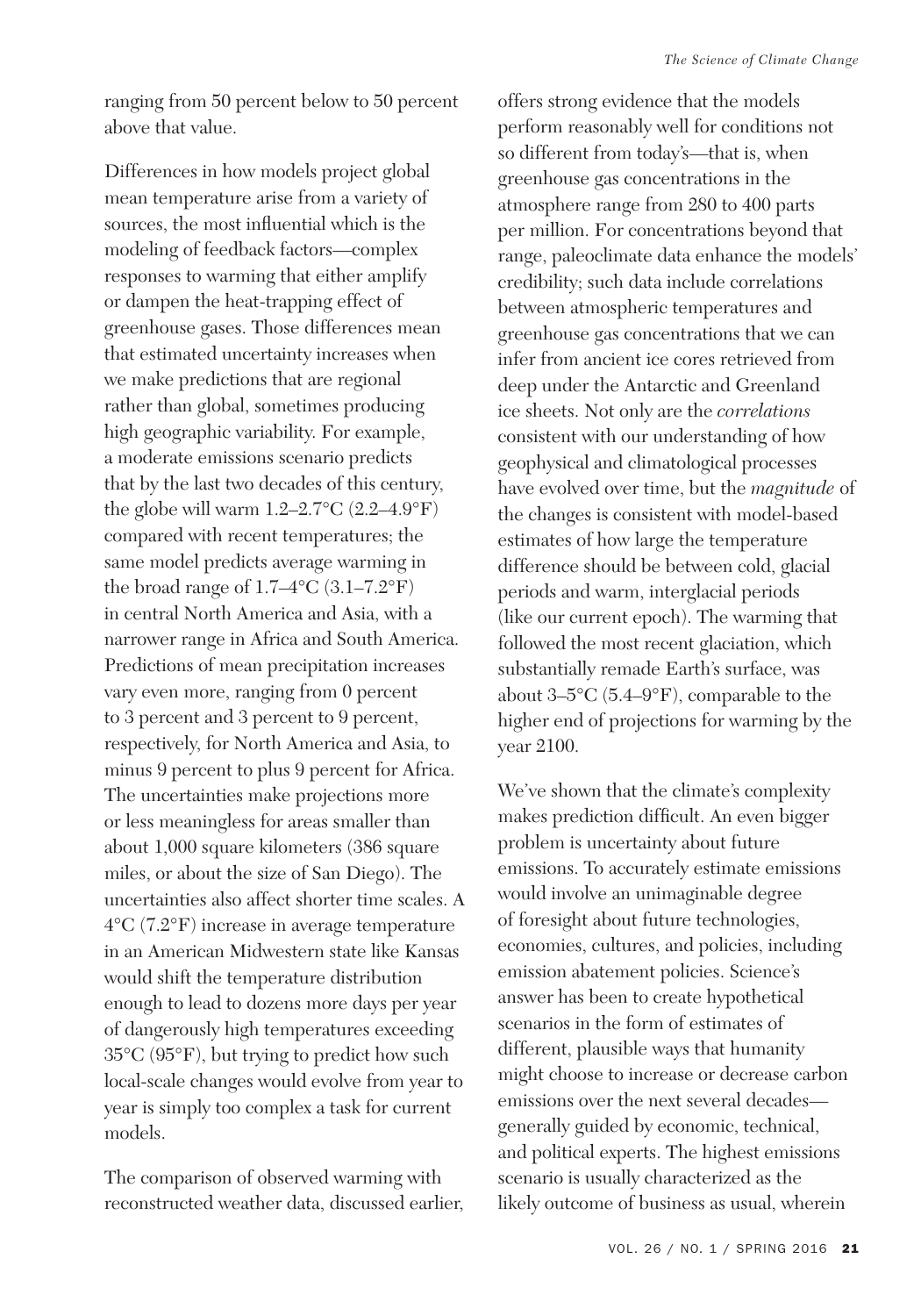countries carry on with using carbonintensive fuel sources for decades. The lowest emissions scenario represents a world with strict climate policies and rapid attempts to drastically reduce emissions and prevent further changes. The differences between those two scenarios are sufficiently large that they have a far greater influence on the uncertainty of future temperature predictions than do model uncertainties themselves. Put differently, models disagree about the difference between temperature predictions in low-emissions scenarios by a little more than one degree over this century, but the difference between projected temperature in any one model between low- and highemissions scenarios is on the order of three degrees.

The many sources of uncertainty in projecting the future climate could mean huge differences in the eventual impact on human lives. If change is relatively modest, then this century's warming would increase the global average temperature by about 2°C (3.6°F). Under this scenario, a child born in the United States in 2080 would experience a climate markedly different from the one children born today experience; 2080 would see hotter summers, more extreme precipitation, and various other changes outlined later in this article. But those effects pale in comparison to what we can expect if climate changes are substantial. A child born into a 2080 world that is  $4^{\circ}$ C (7.2°F) warmer would experience a global average temperature higher than anything seen in the past several million years of Earth's history. That scenario would produce a climate radically different from the one we currently live in. Serious droughts, extreme heat waves, and rising sea levels would expose children to a range of risks unprecedented in human experience.

#### **Regime Shifts in Planetary Systems**

Scientists see a significant chance that certain changes in the physical climate system could be so rapid, and their impact so widely distributed geographically, that they would radically alter human society. Examples include a multi-meter sea level rise from the melting of ice sheets; a rapid release of methane (a potent greenhouse gas) from melting Arctic ocean sediments and permafrost, that would in turn produce several extra degrees of warming; a shift from moist tropical forest to savannah in the Amazon, causing large losses of ecosystems and species and substantial warming feedback from release of carbon dioxide from soils and biota; and shifts in precipitation and temperature large enough to drastically reduce agricultural productivity.

These possibilities are relatively less likely than other, less extreme changes. But should they occur, their impact will be high. We likely won't face them in this century, but they are nonetheless plausible outcomes of extreme warming that policy makers should take into account. Low-probability but highimpact risks, such as those stemming from cancer-causing chemicals, nuclear accidents, or geopolitical missteps are often viewed as threatening enough to require major shifts in policy. While the risk of a 4°C rise in global average temperature is low, it is not zero, and some estimates put the likelihood of even a 6°C rise in temperature at greater than one percent by the end of the century under a business-as-usual scenario. From a risk management perspective, the threat of less likely but extremely damaging regime shifts may thus be even more important than the threat of more likely but less damaging outcomes.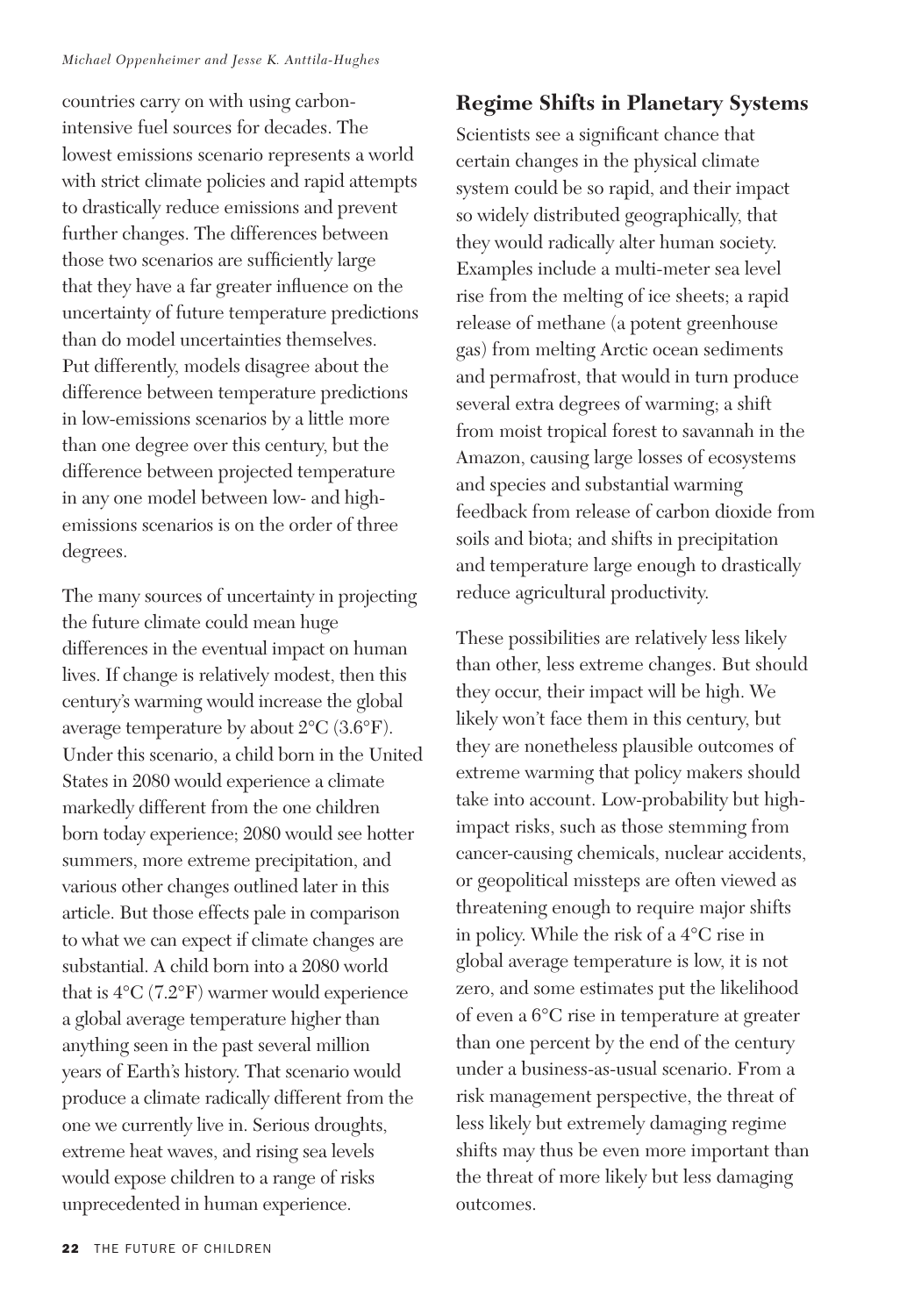# **How Will Children Be Vulnerable to Climate Change?**

The many climate changes expected to occur in the coming century are expected to threaten children's wellbeing in a variety of both overt and subtle ways. Of particular concern are changes in environmental risk that could influence children's development both directly—through increasing levels of exposure to a given hazard—and indirectly: through intermediate effects on social and economic systems. For example, an increase in the number of heat waves threatens children directly by exposing them to higher temperatures, increasing their risk of heatstroke and other heat-related illnesses, and making it harder to learn, play, and exercise outdoors. Heat waves' indirect effects are more subtle. More heat waves will make crop failures more likely, driving up prices in market economies and potentially depriving children of food in rural parts of the world. Heat waves also interact with emissions from local industry and transportation systems to increase atmospheric concentrations of gases like ozone (the central component of smog) that harm children's health. And high temperatures increase rates of interpersonal violence such as murder and abuse, as well as group violence such as war.

Climate change's indirect effects are in many ways more worrisome than the direct ones because so much of children's wellbeing is conditioned by social and economic factors. The climate's influence on a child's life doesn't occur in isolation but, rather, in combination with specific social circumstances. For example, a middle-class child in the Midwestern United States might be well insulated from many of climate change's direct effects by technologies such as air conditioning and modern sanitation

systems. The indirect effects, however, will include everything from changes to the global food system that threaten to raise prices and induce shortages, to geopolitical changes that occur because climate change destabilizes social relations, thereby increasing conflict and migration. Moreover, children will experience the indirect effects of climate change as people and institutions respond not only to actual changes but also to climatedriven risks—from governments' decisions about urban development to families' decisions about where to rear children. Such adaptive choices are difficult to predict because they will be influenced by complex political, economic, and social factors.7

Poverty and development add more complexity. Children in poor countries are particularly vulnerable and exposed to climate-driven threats such as crop failures, heat waves, and tropical storms, and they won't be able to draw on the more sophisticated adaptation mechanisms available to children in rich countries. Moreover, in developing countries, families tend to rely more directly on the environment for their livelihoods particularly through agriculture, meaning that climate change may cause serious harm to family livelihoods. In their article in this issue, Rema Hanna and Paulina Oliva cover the threats that climate change poses to children in developing countries.<sup>8</sup>

Wherever children live, climate change is likely to affect their development in ways that last well into later life. In recent years, researchers such as Douglas Almond and Janet Currie, who is one of the editors of this issue, have amassed evidence demonstrating that even relatively mild disturbances to a child's developmental trajectory may have effects that last into adulthood, particularly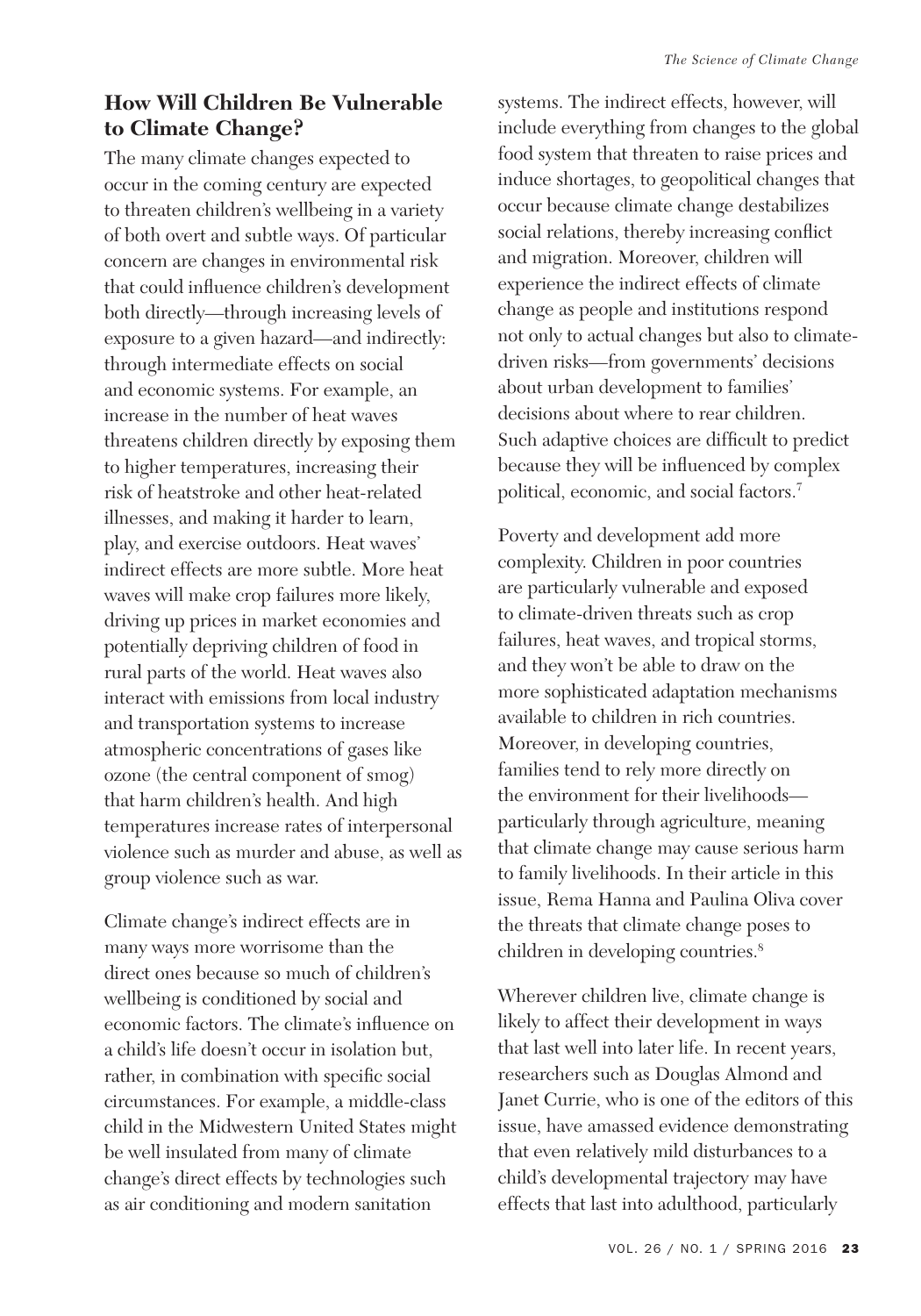#### *Michael Oppenheimer and Jesse K. Anttila-Hughes*

when the disturbances occur during pregnancy and infancy.9 Economists Sharon Maccini and Dean Yang, for example, have demonstrated that women in rural Indonesia who were born during wetter rainy seasons are taller, better educated, richer, and in better health than their counterparts born during drier rainy seasons.<sup>10</sup>

Lastly, some of the most psychologically important losses that children can expect to incur from climate change involve the destruction of aesthetic and cultural heritage. Although such losses are difficult to quantify, climate change is expected to submerge islands and coastlines, eradicate or permanently change a number of ecosystems, threaten many traditional ways of life, and combine with other human social forces to lead the world through what many biologists say is already the sixth mass extinction of species in Earth's history. Many of the changes will be irreversible, potentially leaving this century's children a world bereft of a host of iconic species, delicate ecosystems, and culturally relevant sites. Cultural practices that depend on the environment—such as skiing, camping, hunting, and fishing—are likely to be permanently altered in many areas, and they may disappear entirely from certain areas. Climate change will thus reshape the very cultural fabric in which children develop, albeit in ways we can't yet know for certain.

# **What Will Changes Relevant to Children Look Like?**

Uncertainties and caveats aside, a variety of changes in the climate are expected to influence social and economic outcomes that are particularly relevant for children. Climate models agree that at high latitudes and in the interiors of continents, warming will be greater than the global mean change, whereas oceans will heat more gradually much like the pattern that has already been observed. Similarly, the world as a whole will be wetter because of evaporation from the warmer ocean surface, but the excess moisture will be unevenly distributed and generally restricted to high latitudes and parts of the tropics. Broad areas at the historically arid horse latitudes (belts of high pressure roughly 30–35 degrees north and south of the equator) are expected to become even drier. Precipitation overall will become more variable: wet areas and periods will generally become wetter, and dry areas and periods drier, especially in the middle of continents. Ice will continue to melt worldwide; melting will reduce drinking water sources for areas like Lima, Peru, that depend in part on mountain glaciers for their water supplies, and it will increase sea level rise. Extremes of heat, precipitation, coastal flooding, and drought are all likely or very likely to continue to increase, and the strongest tropical cyclones (that is, hurricanes and typhoons) are more likely than not to grow even more intense. All of these factors can be expected to influence children's welfare over the next century in a variety of ways.

#### **Changes in Temperature Distribution**

The increase in average temperatures, including the higher likelihood of extremely hot days, is one of the most direct ways that children will be affected by climate change. Regional forecasts vary, but most children around the world will face hotter, more extreme temperatures more frequently in a variety of forms, ranging from heat waves to higher nighttime temperatures to warmer winters. Assuming that future population centers don't radically shift, a typical American family will experience 45–96 days above 35°C (95°F) each year, on average, if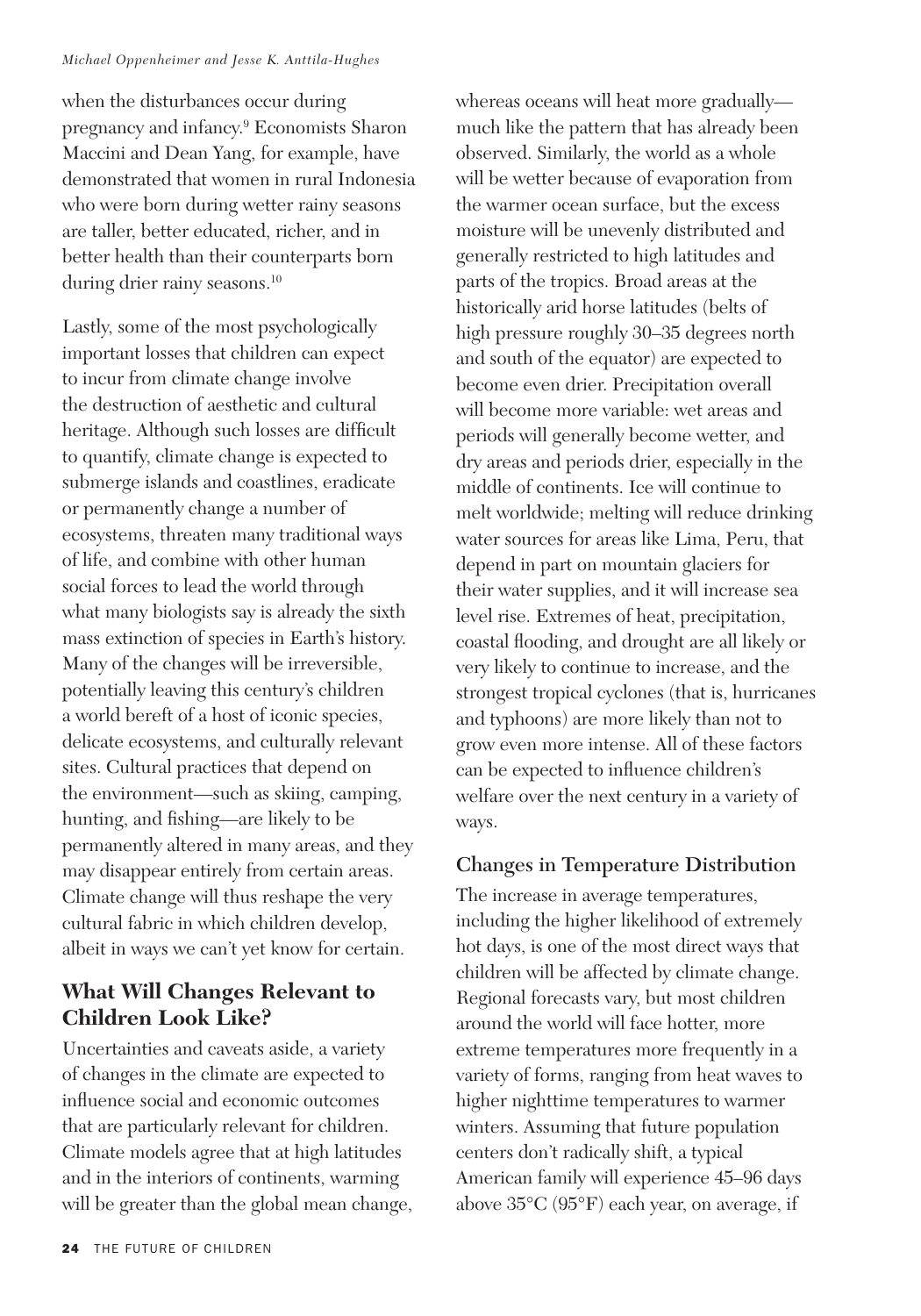emissions don't abate during this century; that's somewhere from four to eight times as many as we've experienced in the past 30 years.11 The higher temperatures will directly affect children's health and physiology in potentially serious ways, increasing the rates of heatstroke, heat exhaustion, and heatrelated mortality and reducing children's basic ability to enjoy the outdoors. Health economists Joshua Graff Zivin and Jeffrey Shrader examine heat's effects on children's health and human capital in their article in this issue.12

Heat will also affect children indirectly in a variety of ways. For example, many crops are vulnerable to high temperatures, and even relatively small increases in heat exposure can cause huge reductions in crop health above certain threshold temperatures. Under business-as-usual warming scenarios, by the end of the century the United States may produce more than 50 percent less of such key crops as corn.13 Higher temperatures will likely disrupt food systems, drive up prices, and increase scarcity, particularly when combined with increased stress on water supply due to population growth and drought. The changes may be particularly damaging in developing countries, where poor growing-season conditions can cause marked increases in death and illness among children.

Heat has other indirect effects that may be more subtle but are no less worrisome. Scientists from a range of disciplines have shown that increased temperatures and more-variable rains are broadly associated with increased rates of violent conflict, both interpersonally and societywide. A variety of mechanisms seem to explain those results, ranging from heat-wave-induced crop failures that lead to poverty and unrest to the physiological effects of high temperatures on aggressive behavior. In his article in this issue, Richard Akresh reviews that research.14 More generally, many studies have found that the combined influence of higher temperatures on everything from crop productivity to the human body's ability to work means that economies grow less quickly than they otherwise would, which reduces GDP growth, especially in poorer countries. If that's true, then climate change will likely mean that children around the world will be less prosperous than they otherwise would.

#### **Hydrologic Stress**

A second defining aspect of climate change that will influence children's welfare is a global increase in hydrologic stress. Even without climate change, many areas of the world already face serious water shortages because of rapid population growth, migration into cities, increasing pollution, and other processes that have hugely increased global demand for water. Climate change will worsen the situation in three major ways. First, it will shift precipitation patterns around the world, drying out certain regions and making others wetter. Second, it will increase the variability of precipitation in many places, making both unusually dry periods and unusually severe rains more likely. Third, it will reduce the mass of mountain glaciers in ranges such as the Himalayas, the Rockies, and the Andes, significantly reducing storage of winter snows and thus springtime runoff, which has traditionally been used to water fields and recharge reservoirs.

As climate change interacts with increasing future water needs, much of the world's population may see local demand for water outstrip supply. Municipal water and sanitation systems will be increasingly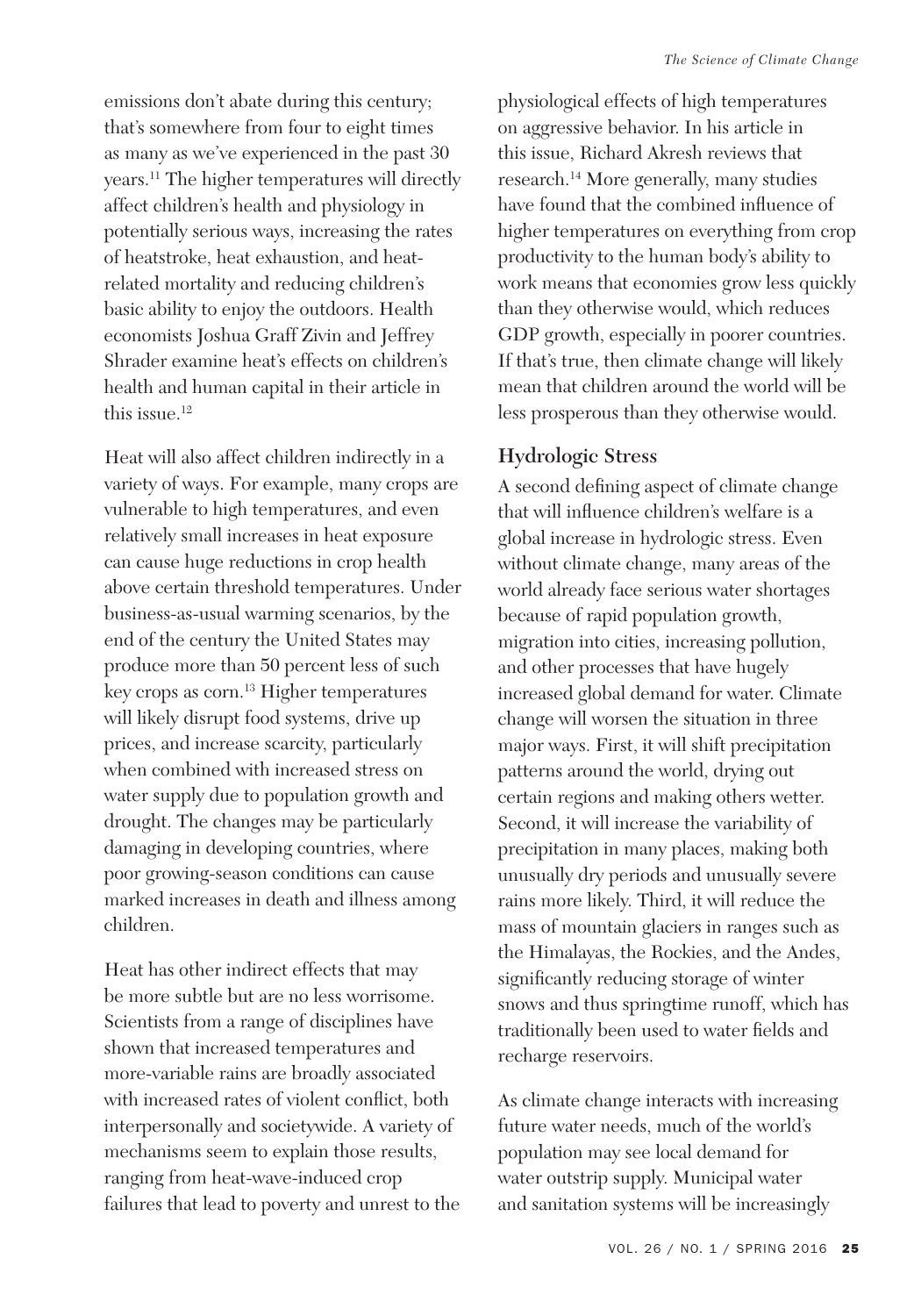stressed, increasing the cost of access to clean water for consumption and sanitation. Agricultural systems already threatened by more frequent extreme heat will see damage exacerbated by insufficient water, particularly in areas where crops are fed by rain rather than irrigation. Water scarcity will threaten a variety of water-intensive industrial processes such as power generation and, in the long run, may put serious pressure on people to migrate out of drier regions.

Technological advances such as heat-resistant genetically modified crops, cheaper ways to remove salt from seawater, and improved efficiency of water use could help avert those difficulties. But such technologies may not come to fruition fast enough.

### **Changes in Extreme Events and Hazards**

Climate change is expected to alter the behavior of hydrometeorological and climatological disasters, partly because of the increased variability of precipitation and temperatures. More frequent extreme rainfalls will bring more flooding to many parts of the world, while in other areas, higher temperatures combined with decreased rainfall will raise the risk of drought. Extreme temperatures and hydrologic stress will cause more wildfires, and more-intense rains will cause more landslides in mountain areas. There is no consensus as to whether tropical cyclones the large storms we call cyclones, typhoons, or hurricanes, depending on the ocean basin—will occur any more or less frequently, and the physics behind them is complex. But they will more likely than not increase in average intensity over the coming decades, with stronger, more damaging storms becoming more common in some areas.

The increased potential for large disasters is particularly worrisome for children, not only because of the physical peril they pose but also because a growing number of studies have found that disasters can have debilitating long-term indirect effects on children through everything from households' ability to earn a living and feed their children, to urban planning and infrastructure investment decisions that may fundamentally determine children's living environments. In her article in this issue, Carolyn Kousky reviews the expected impacts of increased natural hazards on children.

### **Sea Level Rise**

Rising seas will increase both (1) long-term land loss, thus reducing the amount of land available for settlement, and (2) episodic coastal inundation. At current rates of sea level rise, for example, the portion of New York City at risk for a one-hundred-year flood will double under high emissions scenarios from just over 10 percent of the city today to 20 percent by 2100.<sup>15</sup> Rising sea levels are also expected to increase erosion and to interact with tropical and extratropical cyclones to worsen storm surges, all of which pose direct threats to children's wellbeing. Less directly, sea level rise will affect children by forcing coastal settlements to adopt expensive adaptive urban planning systems and infrastructure such as seawalls. Sea level rise will also increase the likelihood of large-scale migration and extremely costly relocation of urban centers.

#### **Damage to Ecosystems**

Damage to ecosystems is itself a result of climate change and in turn poses threats to children. Climate change is expected to reduce or fundamentally alter major ecosystem services provided by the planet, such as regeneration of soil, pollination of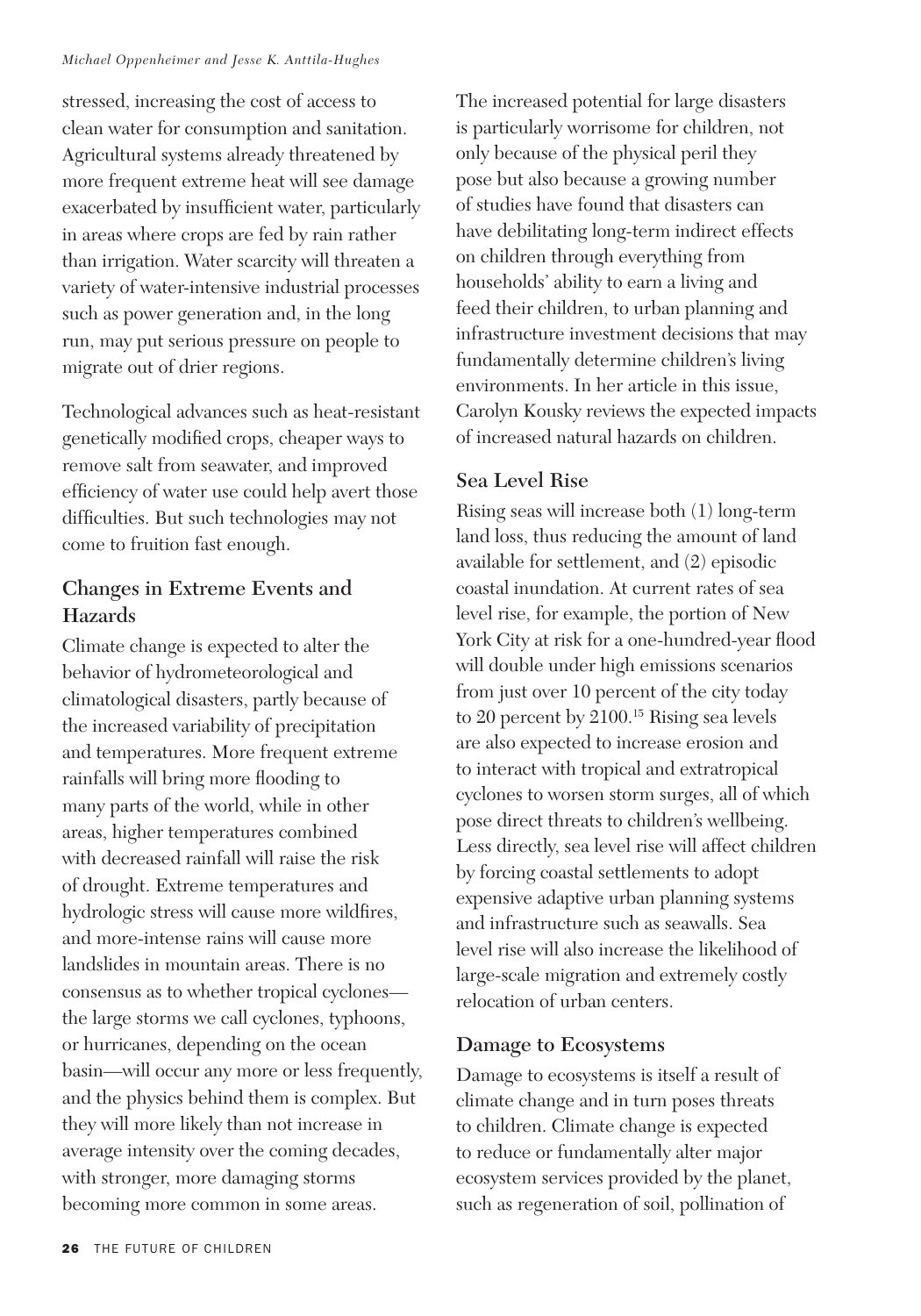crops, and regulation of erosion. Many of those effects will have the potential to harm children's wellbeing indirectly—for example, by working with other factors to reduce agricultural yields or by increasing the cost of access to clean water. In less-developed countries, where more people depend on ecosystem services, the impacts promise to be more devastating than in wealthy countries.

Biodiversity loss caused by climate change will present further indirect threats to children's wellbeing. Biodiversity makes ecosystems resilient, and the stress that rapid climate change places on animal and plant species will further reduce ecosystem services such as pollination and pest control. More broadly, loss of biodiversity poses a serious threat to cultural heritage for children in many countries. Many threatened species with high aesthetic, cultural, patriotic, or religious value, such as polar bears or coral reefs, will face increased risk of extinction, potentially depriving future generations.16

One source of ecosystem damage that deserves special mention is the gradual acidification of the world's oceans, which has already begun under climate change. The oceans naturally absorb carbon dioxide from the atmosphere as part of the global carbon cycle. Carbon dioxide forms a mild acid, called carbonic acid, when dissolved in water, and adding anthropogenic carbon dioxide to Earth's climate has slowly begun to acidify the oceans. Acidification poses a major threat to the many invertebrates, including coral, that harvest calcium dissolved in seawater to form their shells. If it isn't slowed and eventually stabilized or reversed, the gradual increase in acidity would reduce calcium concentrations sufficiently to threaten populations of many ocean invertebrates,

ranging from human food sources like lobsters and clams all the way down the food chain to the zooplankton that form the foundation of the ocean ecosystem. Coral reefs, which are home to much of the oceans' biodiversity and a critical habitat for commercially fished species, are at risk from both acidification and warming, as well as from several nonclimate threats. Unless we reduce emissions, more than half of fish species are expected to be harmed by ocean acidification alone during this century.

Climate-driven changes in Earth's ecosystems are also expected to influence key aspects of the complex disease interaction between humans and the natural environment. Disease vectors such as the *Anopheles* mosquito are expected to move to new areas in response to changing rains and temperatures, which would expose new populations to diseases ranging from malaria to dengue to chikungunya. Changes in the distribution and migration behaviors of birds and other animals are potentially more worrisome because these animals serve as frequent sources of diseases passed on to humans. Pandemic influenzas, for example, are believed to occur when different influenza viruses recombine in the same host; some evidence suggests that flu pandemics may be sparked partly by climate-driven shifts in migratory bird patterns.

### **Pollution**

Air pollutants such as carbon monoxide and ozone have such harmful effects that the World Health Organization has named air pollution as the single greatest environmental health risk, and children are more vulnerable than adults. The major sources of greenhouse gas emissions typically also emit common air pollutants known to damage health; moreover, temperature and precipitation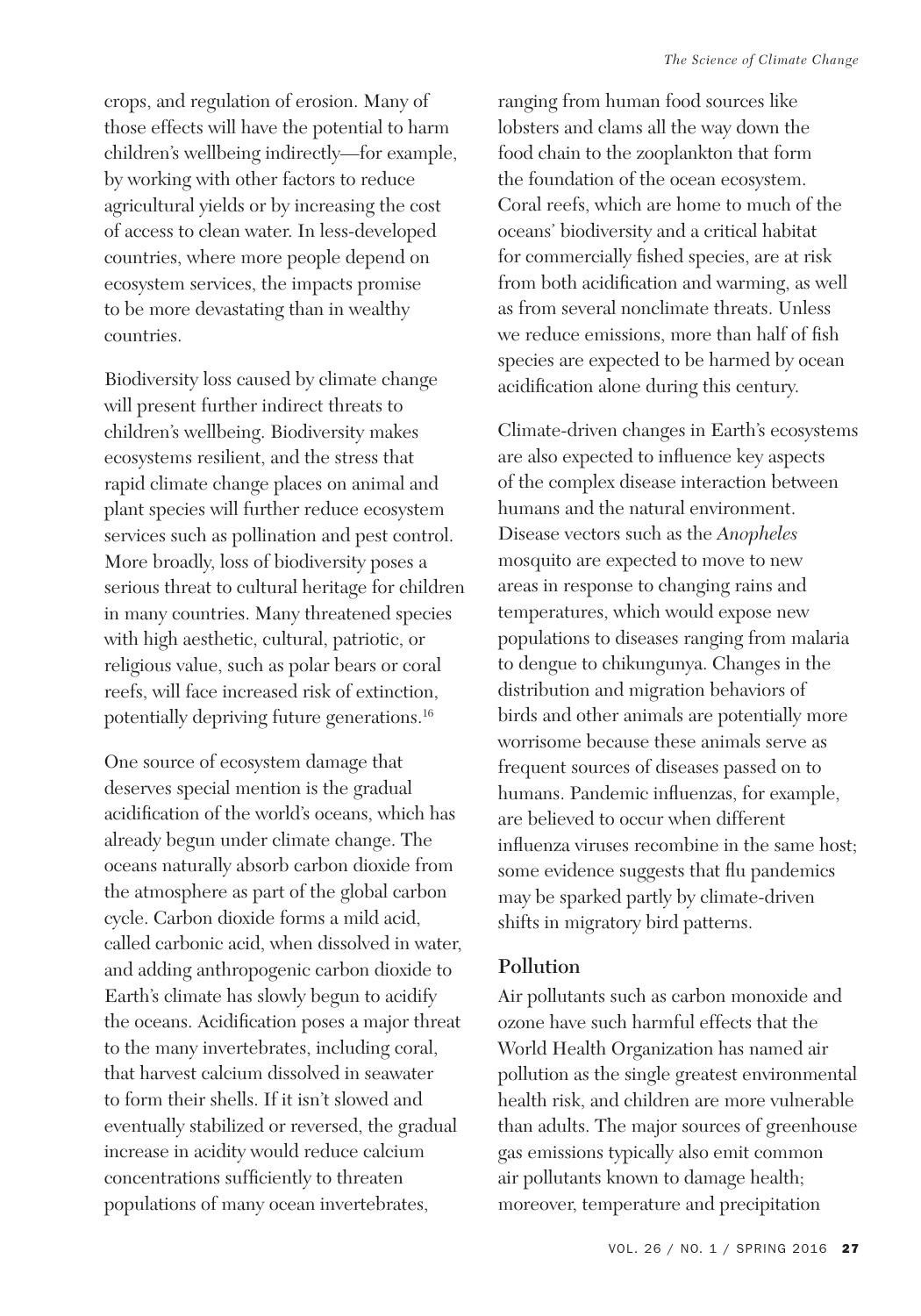affect whether and how those emissions become smog. Economist Matthew Neidell and research analyst Allison Larr, in their article in this issue, review the pollution impacts of climate change.<sup>17</sup>

## **The Policy Response**

Scientists and policy makers broadly agree that without large-scale international cooperation, economic development and technological progress on their own will not slow emissions enough to save us from large changes in the global climate, which creates a clear need for active international climate policies. Unfortunately, for many reasons, we haven't yet seen an adequate global policy response. The uneven global impacts of climate change and the unequal emission histories of developed versus developing nations produce political divides that have made it hard to find common ground on issues ranging from who should begin reducing emissions first to how much rich countries should pay poor countries not to increase deforestation (a secondary source of carbon dioxide emissions).

The long delay between emissions and their eventual impact on the climate means that effective climate policy must simultaneously satisfy a wide variety of global stakeholders today while maintaining a point of view sufficiently farsighted to incur nontrivial costs that will not show benefits for decades. Uncertainty and scientific complexity make the problem difficult for policy makers to deal with and the public to understand. Attempts to reach binding agreements, most notably the 1997 Kyoto Protocol, have had mixed results at best. Recent moves by the leaders of the United States, China, and certain other main greenhouse-gas-emitting nations indicate that those leaders have begun to see the matter as more pressing, but

some nations with growing emissions, such as India, remain hesitant. The international agreement at the December 2015 Paris Climate Conference provides at least some promise that key emitter nations will take meaningful steps over the next five to ten years.

At this writing, there is relatively little indication that world leaders are considering world carbon emission trajectory changes of the size needed to achieve a two-degree target; economist Joseph Aldy, in his article in this issue, reviews the political aspects of climate change. We have nonetheless seen substantial progress in the broader field of climate policy. Policy makers and researchers generally divide the social response to climate change into two complementary halves: mitigation and adaptation. Mitigation policies seek to insulate society from climate change by preventing it via emission reductions—for example, by replacing fossil fuels with renewable energy or by reversing deforestation. Adaptation policies seek to protect society from climate changes that have already occurred or will occur; such policies can consist of anything from improving disaster response to making agricultural systems more drought resistant.

Most experts agree that limiting warming to no more than 2°C (3.6°F)—governments' chosen benchmark of danger—is technologically feasible and would likely serve to avoid many types of disruptive changes. That agreement implies that there's a limit on how much additional carbon can be emitted—that is, a carbon budget for the planet—before the 2°C target is exceeded. If humans stay within the carbon budget, adaptation will be feasible, although potentially costly. If the carbon budget is exceeded and if climate changes become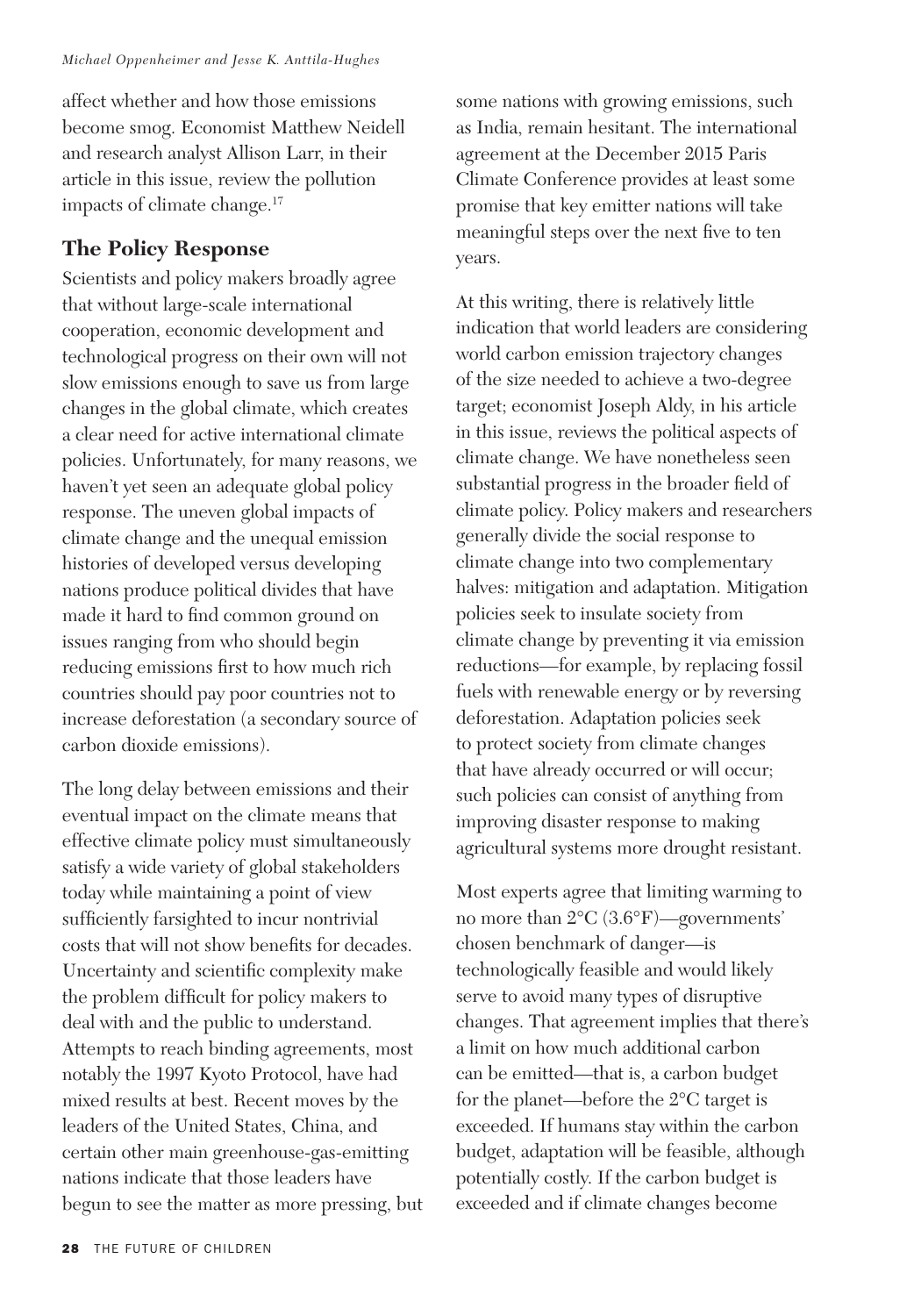sufficiently severe, policies could expand to include geoengineering projects intended either to reduce the carbon dioxide in the atmosphere or to reduce the average temperature. Such efforts could range from seeding the atmosphere with sulfate particles to increase albedo and thus cool the planet, to injecting billions of tons of carbon dioxide into old oil and gas deposits and other geologic formations—a process called *carbon capture and sequestration*. Albedo modification is widely regarded as a concept rather than an established technology, and it would be risky for several reasons, including the potential for unforeseen interactions with Earth's complex climate system. Many experts see albedo modification only as a last resort.18

### **Climate Change and Future Generations**

It's easy to feel overwhelmed by the scope and scale of climate change as a problem. The uncertainty that stems from our incomplete knowledge about climate and our inability to forecast future human behavior suggests a practically unknowable future, in which potentially huge losses caused by climate change compete with technological advances, economic growth, and social and cultural shifts to determine children's welfare for the rest of the century. That said, history has demonstrated time and again that humans can tackle uncertain threats in times of need. The insurance industry exists to help us manage risks, and businesses in many industries perform risk analyses and adopt policies to reduce risks. On a larger scale, international frameworks are in place to manage global safety risks. International agreements adopted to reduce the risk of nuclear war constitute one such example; the Montreal Protocol prohibiting the manufacture of ozone-layer-destroying

chemicals is another. Climate change has much in common with those uncertain but very real global threats. We must understand that scientific uncertainty about the specifics of a complex problem can go hand in hand with broad agreement about the overall riskiness of an outcome.

At the heart of the climate change problem lies a tension that forces us to directly confront the value we put on future children's wellbeing. The long lag between the emission of a greenhouse gas and its eventual warming effect means that costly decisions to reduce emissions today will bring benefits largely through reduced harm to future generations born many years hence. There is much debate over the best way to approach decisions when costs and benefits are distributed over time, and many deep philosophical and ethical issues surrounding how we justify those decisions are not easily settled. In their article in this issue, economists William Pizer, Ben Groom, and Simon Dietz review discounting and intergenerational decision making.

In the remainder of this issue, leading experts on the social effects of climate change examine issues relevant to climate change's impacts on children. In each case, readers can find ample cause for concern, as well as ample reason for hope that children's lives will continue to improve throughout the current century as they did during the previous one. Taken together, these reports make it clear that ensuring that children's futures are adequately protected from the hazards of climate change will require unprecedented effort, innovation, and coordination, suggesting that few of our decisions about any other issues will come close to having as strong an influence on children's lives.